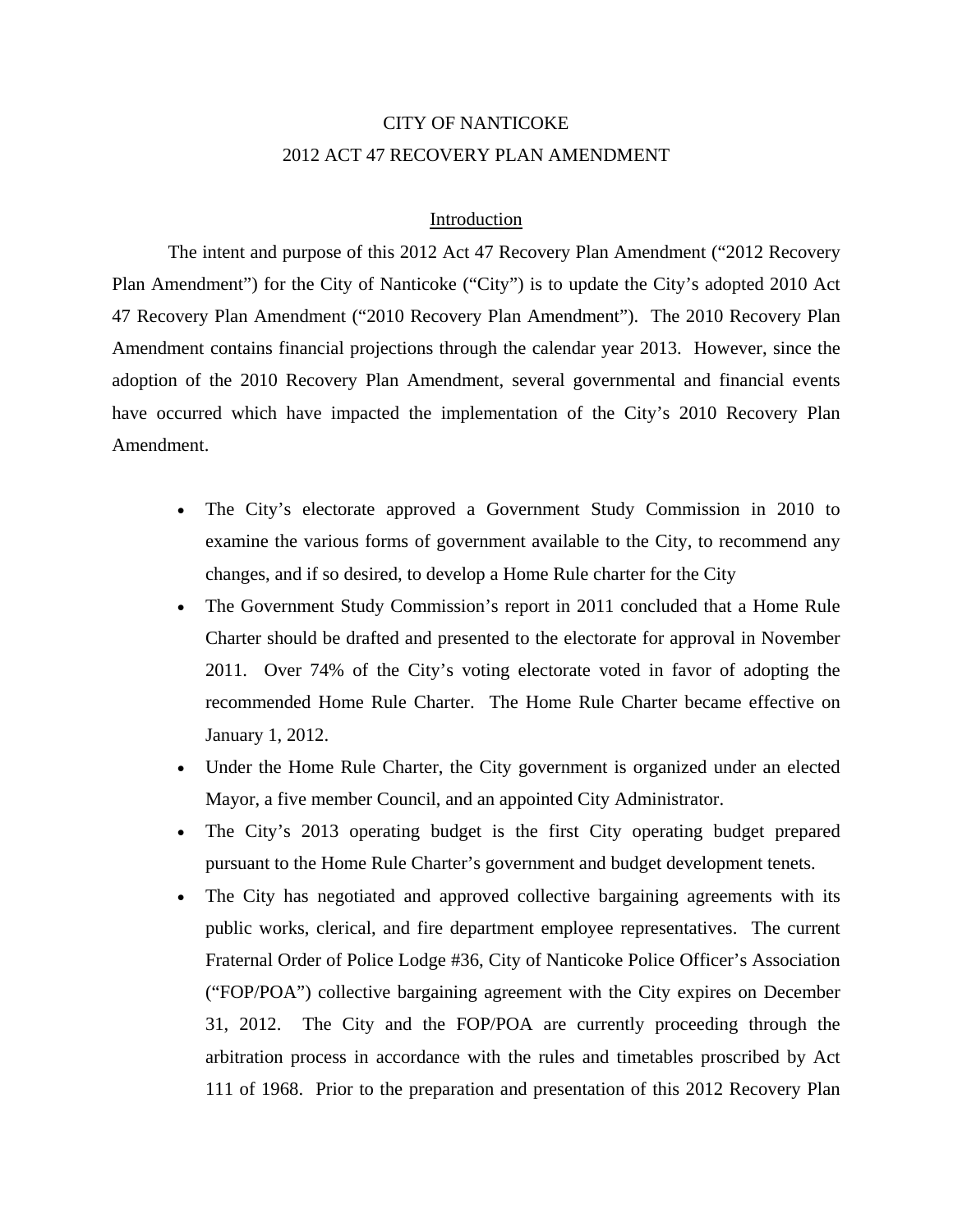Amendment, the City and FOP/POA have proceeded to arbitration under Act 111 and have designated their respective Issues in Dispute for purposes of the Act 111 process. It is not the intent of the Act 47 Coordinator to change the parties bargaining proposals or Issues in Dispute which have previously been identified in the pending police Act 111 process.

To account for these substantive governmental and financial events, the City has requested the Pennsylvania Economy League, the City's appointed Act 47 Plan Coordinator ("Act 47 Coordinator"), to update and establish financial projections for the years 2013 through 2016. Accordingly, this 2012 Recovery Plan Amendment prepared by the Act 47 Coordinator updates and establishes the City's financial projections for the years 2013 through 2016. Unless otherwise noted below, the City's 2013 operating budget will be used as the baseline for the financial projections contained in this 2012 Recovery Plan Amendment.

It is the Act 47 Coordinator's opinion that under the guidance of the City's original 2007 Recovery Plan ("2007 Recovery Plan") and the 2010 Recovery Plan Amendment the City's has achieved significant financial and administrative progress that has placed the City on the cusp of exiting the Commonwealth's municipalities financially distressed program. The Act 47 Coordinator commends all of the City's stakeholders—elected and appointed officials, employees and taxpayers—for their courage and cooperation in making difficult decisions over the past five years that have been the foundation of this progress. It is the Act 47 Coordinator's anticipation that this spirit of cooperation amongst the City's stakeholders will continue under the guidance of this 2012 Recovery Plan Amendment and that the Act 47 Coordinator will be able to revisit the City's financial condition in 2013 and provide the Commonwealth with a recommendation to rescind the Commonwealth's Act 47 Order declaring the City a financially distressed municipality.

#### 2012 Recovery Plan Amendments

The amendments included in this 2012 Recovery Plan Amendment shall become effective upon passage by the Nanticoke City Council of an ordinance adopting this 2012 Recovery Plan Amendment and, unless expressly stated, the amendments shall cover the period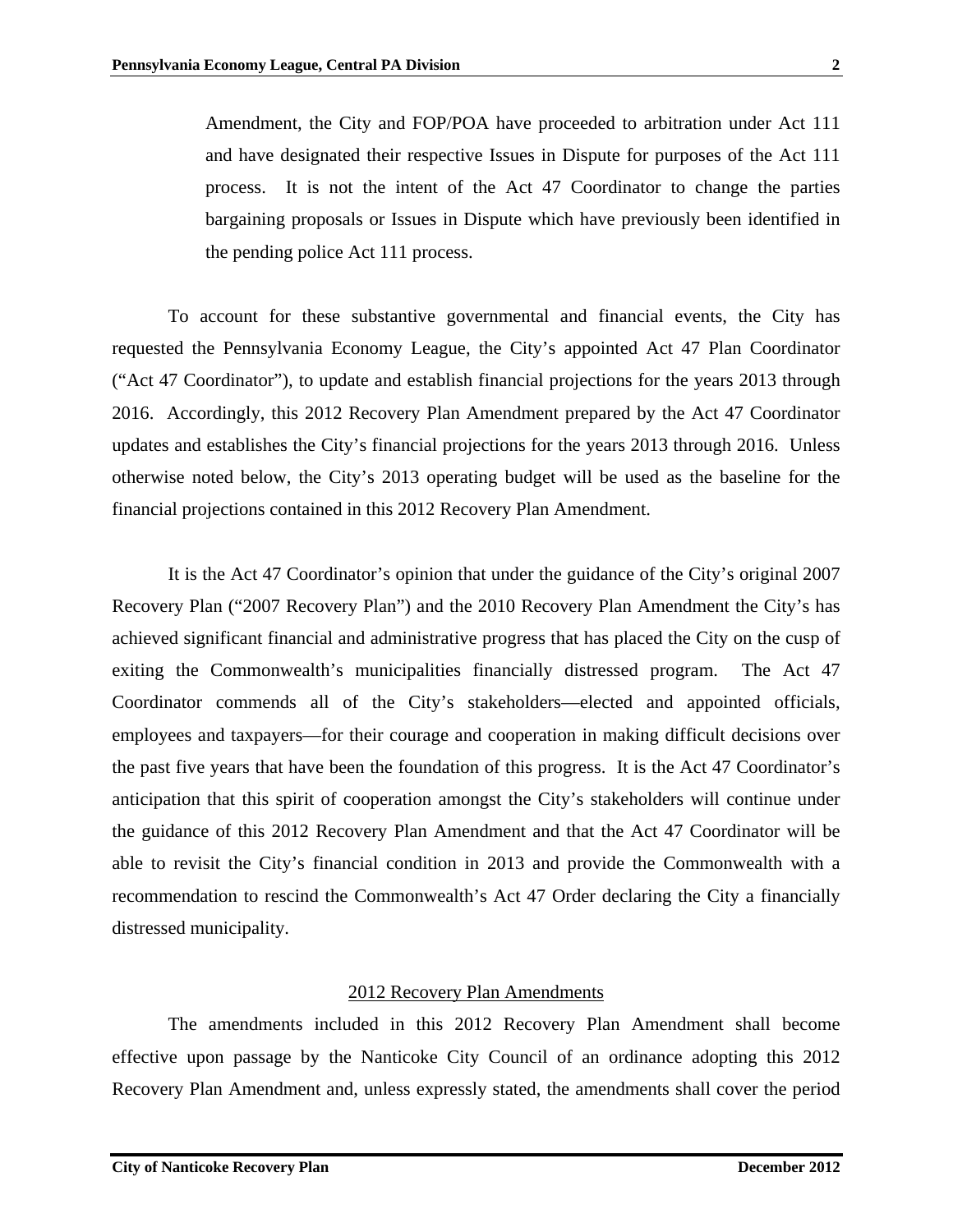from the ordinance's effective date and beyond until amended by subsequent Recovery Plan amendments or the rescission of the City's financially distress status by the Commonwealth of Pennsylvania. Since it is not the intent of the Act 47 Coordinator to change the parties' bargaining proposals or Issues in Dispute in the pending Police Act 111 process, this 2012 Recovery Plan Amendment does not specifically include or change any of the Cost Containment Provisions contained in the 2010 Recovery Plan Amendment. It is the intent of this 2012 Recovery Plan Amendment that the Cost Containment Provisions contained in the 2010 Recovery Plan Amendment shall continue indefinitely until amended by subsequent Recovery Plan Amendments or the rescission of the City's financially distressed status by the Commonwealth of Pennsylvania. This 2012 Recovery Plan Amendment does not invalidate, impair, eliminate or diminish the provisions of the City's 2007 Recovery Plan or the 2010 Recovery Plan Amendment which are not included in this 2012 Recovery Plan Amendment.

#### Revenue

For the purposes of this 2012 Recovery Plan Amendment the assumptions used below were used by the Act 47 Coordinator in developing the City's 2013 through 2016 revenue projections for the City's General Fund operating budget.

- Real Estate Tax for General Fund. The City's General Fund real estate tax millage for 2012 is 3.057 mills and has been held constant for the years 2013 through 2016. The City's General Fund real estate millage rate shall be sufficient to alleviate any projected operating budgets deficits from 2013 through 2016.
- Real Estate Collection Rate. The collection rate for City real estate taxes has been held constant at 89.9 percent, the City's actual 2011 real estate tax collection rate.
- Debt Service Millage. The Debt Service millage rate has been held constant at the 2012 rate of 0.9827 mills for the years 2013 through 2016.
- Other Tax Rates. All other rates of taxation (e.g. local services, earned income, amusement, mercantile and business privilege, real estate transfer, per capita and resident) have been held constant at the 2012 established rates for the years 2013 through 2016.
- Fees for Services. All fees for City services have been held constant at the rates set for 2012.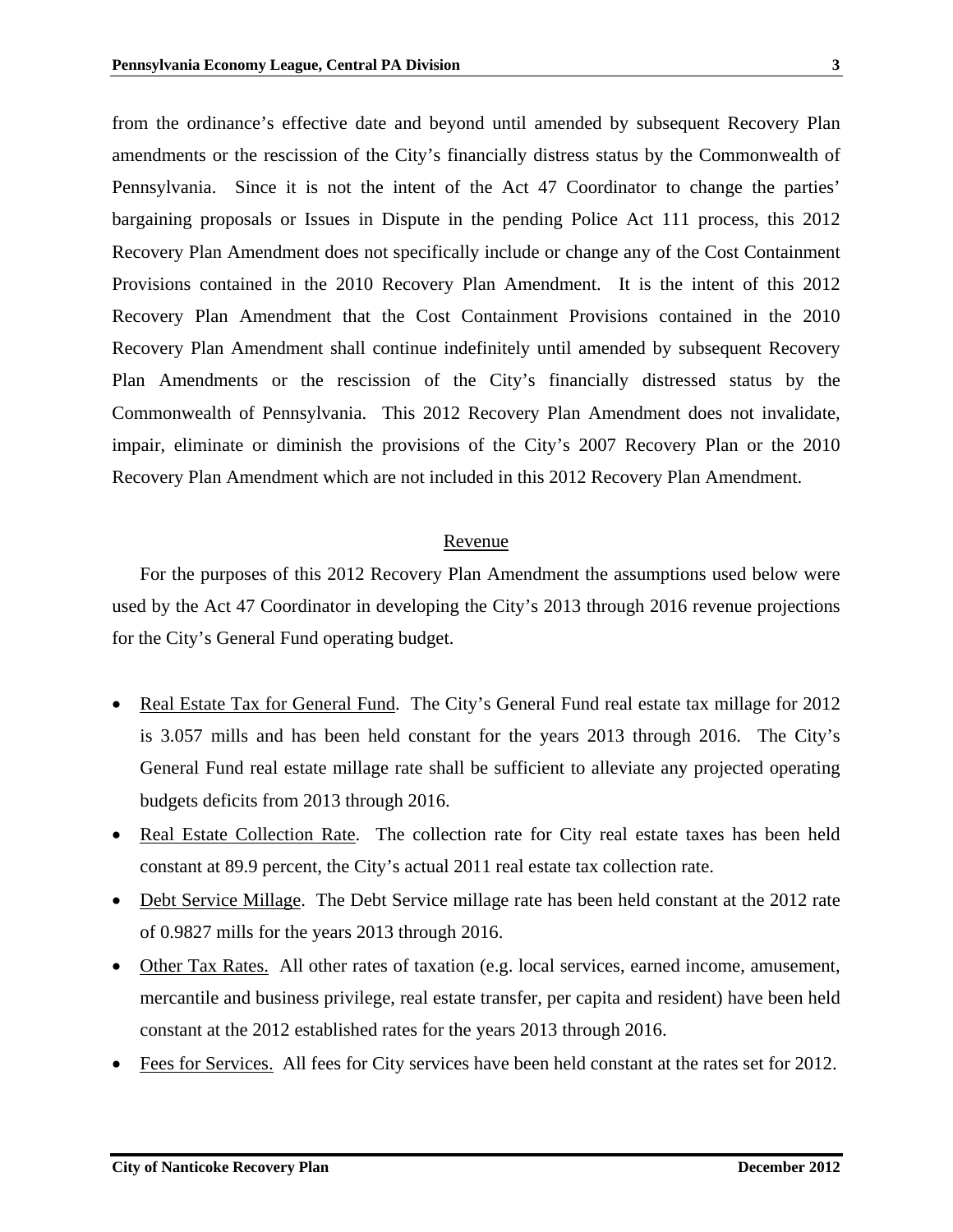- Refuse Collection Fee. The annual Refuse Collection Fee has been held constant at a yearly fee of \$235. The City accounts for this revenue in a separate Refuse Fund that is used for the purpose of paying the costs of the contracted service of refuse removal. The Refuse Fund reimburses the City for its direct costs of administering the refuse collection contract and fee collection
- TANs. In consultation with the Act 47 Coordinator, the City shall utilize Tax Anticipation Notes (TANs) only for the purpose of meeting single year cash flow requirements. All TANs shall be repaid as required by law.

## Expenditures

For the purposes of this 2012 Recovery Plan Amendment the assumptions used below were used by the Act 47 Coordinator in developing the City's 2013 through 2016 expenditure projections for the City's General Fund operating budget.

- Number of Personnel. The number of personnel employed by the City has been held constant at the December 2012 workforce level. Included in the projection years 2013 through 2016 are the budgeted costs for five reserve/auxiliary police officers.
- Clerical Collective Bargaining Agreement ("Clerical CBA"). Since the City's adoption of the 2010 Recovery Plan Amendment, the City has negotiated and executed a collective bargaining agreement with its clerical employees belonging to the Brotherhood of Teamsters, Local 401. The Clerical CBA covers the City's white collar, non-professional employees. The Clerical CBA covers the term January 1, 2011, through December 31, 2013. The cost impact of the Clerical CBA is incorporated into PEL's projections through 2013. The clerical employee expenditure projections for the years 2014 through 2016 comply with the cost containment provisions included in the City's adopted 2010 Recovery Plan Amendment.
- Department of Public Works Collective Bargaining Agreement ("DPW CBA"). Since the City's adoption of the 2010 Recovery Plan Amendment, the City has negotiated and executed a collective bargaining agreement with its public works employees belonging to the Brotherhood of Teamsters, Local 401. The DPW CBA covers the City's blue collar, nonprofessional employees for the term April 1, 2011, through March 31, 2014. The cost impact of the DPW CBA is incorporated into PEL's projections through 2013. The public works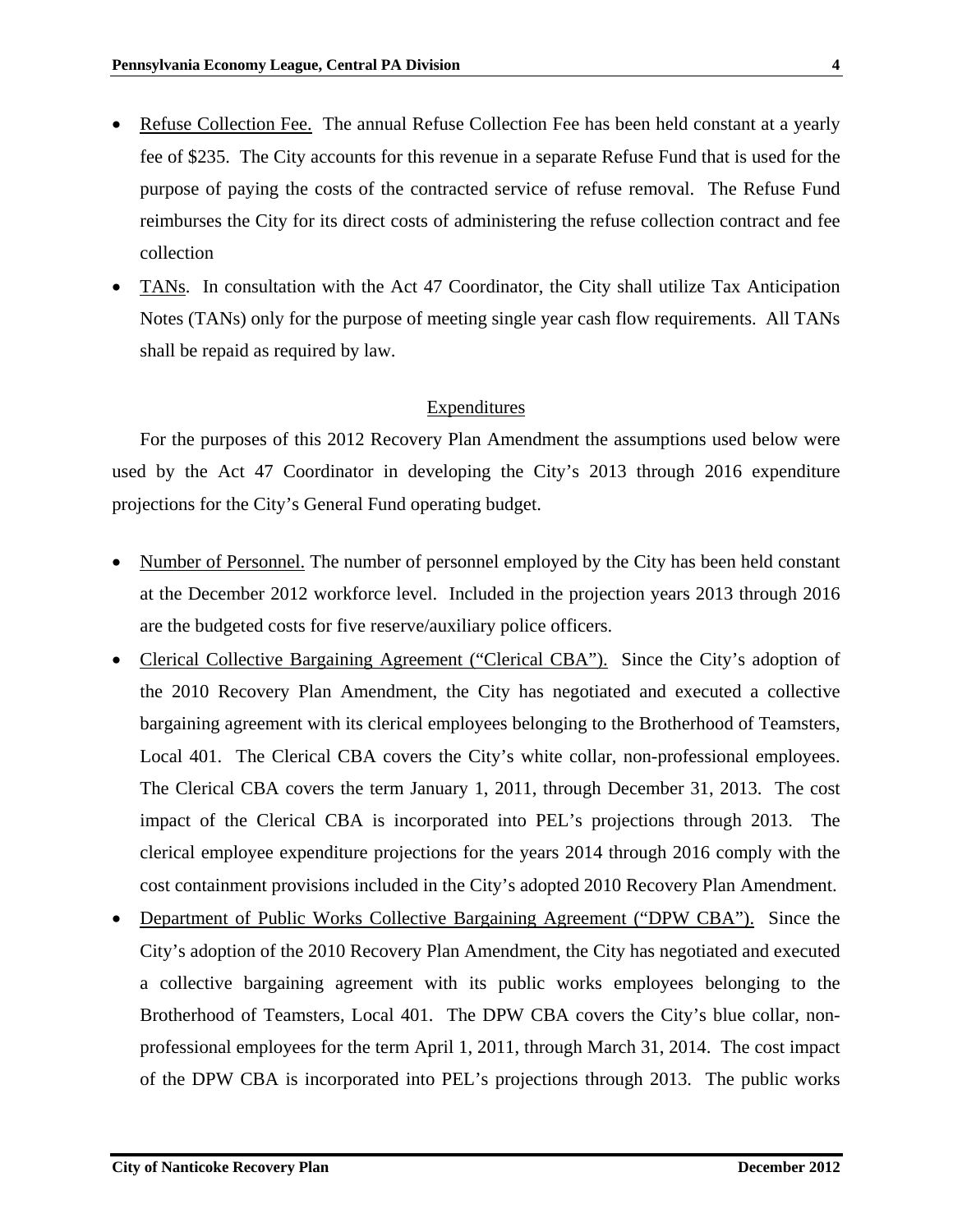employee expenditure projections for the years 2014 through 2016 comply with the cost containment provisions included in the City's adopted 2010 Recovery Plan Amendment.

- Fire Department Collective Bargaining Agreement ("Fire CBA"). Since the City's adoption of the 2010 Recovery Plan Amendment, the City has negotiated and executed an Addendum to collective bargaining agreement with its firefighting employees belonging to the Local 2655 of the International Association of Firefighters. The Fire CBA covers the term January 1, 2009, through December 31, 2012. The Addendum extended the Fire CBA term to cover the period of January 1, 2009 through December 31, 2015. The cost impacts of the Addendum's terms are incorporated into PEL's projections from 2013 through 2015. The firefighter employee expenditure projections for 2016 comply with the cost containment provisions included in the City's adopted 2010 Recovery Plan Amendment.
- Police Department Collective Bargaining Agreement ("Police CBA"). The City's current collective bargaining agreement with its police employees covers the term January 1, 2009, through December 31, 2012. The City and the police employees bargaining representative, Fraternal Order of Police Lodge No. 3, City of Nanticoke Police Officers Association, are currently engaged in Act 111 of 1968 contract arbitration proceedings. The police employee projections for 2013 through 2016 comply with the cost containment provisions included in the City's adopted 2010 Recovery Plan Amendment.
- Salaries for Non-Represented Employees. Salaries for non-represented City employees are projected at the levels granted under the comparative collective bargaining units. Thus, nonrepresented administration employees follow the Clerical CBA and non-represented police and fire employees follow their respective CBA's. The City Administrator and Building and Code officials have been projected at zero percent annual wage increases for the 2013 through 2016 projection period.
- Employee Health Care Insurance. City employee and retire medical insurance expenditures are projected to increase at an annual rate of 6.6 percent for 2014, 7.0 percent for 2015, and 7.8 percent for 2016.
- Insurance Expenditures. Other major insurance costs are projected on a line-by-line basis.
- Capital Trust Fund. Transfers from the General Fund to the Capital Trust Fund for capital improvements are projected at \$50,000 per year through 2016.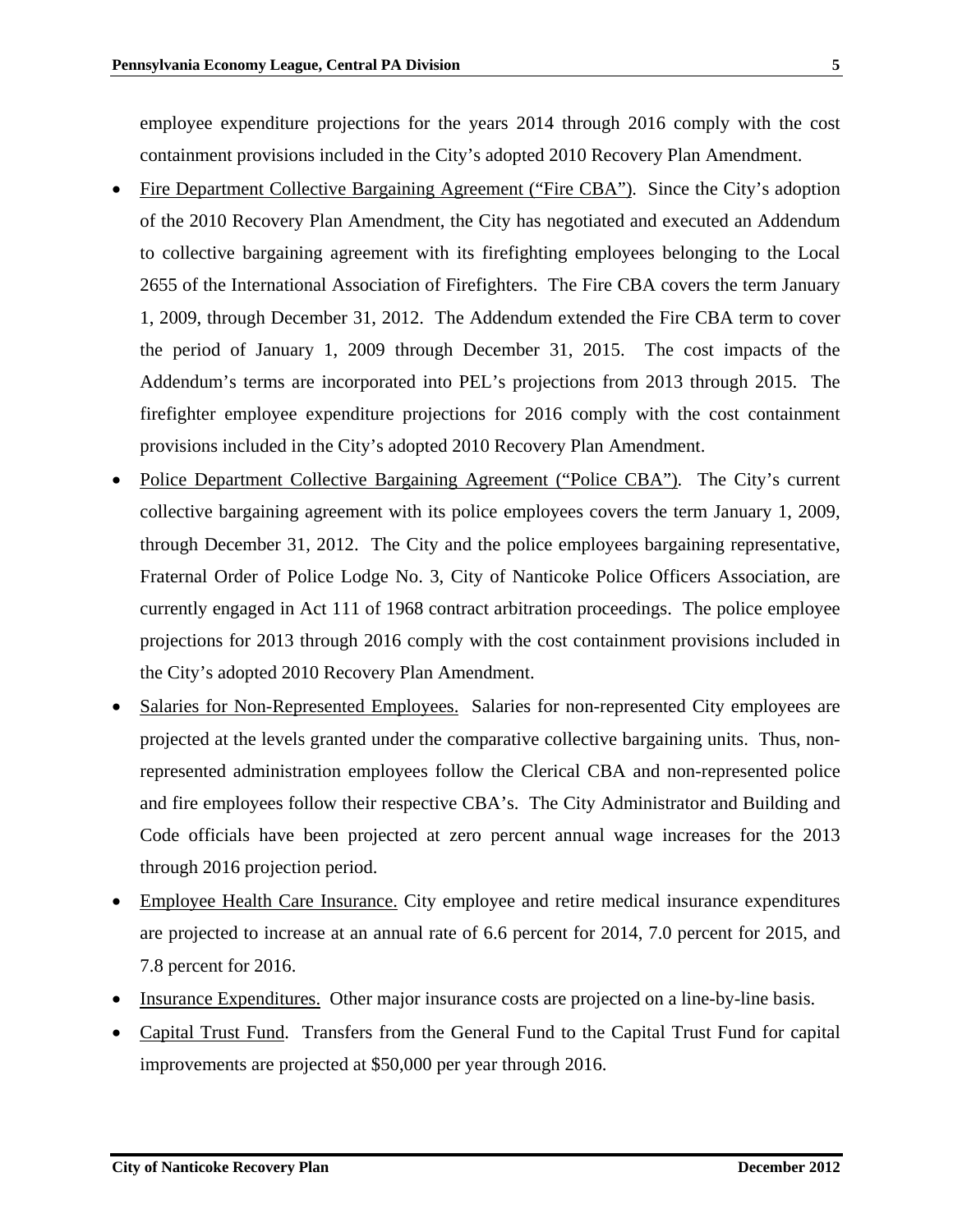- Pension Obligations. Municipal pension obligations are adjusted annually based on increased employee costs.
- Act 47 Emergency State Loan. The City has received two zero-interest Act 47 loans from the Commonwealth's Act 47 Fund. The first loan was received by the City in September 2006 for \$700,000. As of November 2012, the City had an outstanding loan principal balance of \$315,000 on this 2006 Act 47 loan. The City received a second Act 47 loan for \$200,000 in December 2007. As of November 2012, the City had an outstanding loan principal balance of \$130,000 on this 2007 Act 47 loan. Repayment of both Act 47 loans is provided for by the City in its Debt Service Fund.
- Other Expenditure Items. Other expenditures were increased at various levels based on the Act 47 Coordinator's historical data and trend analysis.

### Projected Operating Budget Surplus/(Deficit)

This 2012 Recovery Plan Amendment provides the City with a long-term view of its projected operating budget performance and offers recommendations to eliminate any identified operating budget deficits. Based on the assumptions outlined above, Table 1 below illustrates the Act 47 Coordinator's projections of the City's operating budgets from 2013 through 2016.

| Projected Operating Budget Surplus / (Deficit)<br>City of Nanticoke<br>$2013 - 2016$ |             |             |              |             |  |  |
|--------------------------------------------------------------------------------------|-------------|-------------|--------------|-------------|--|--|
| Table 1.                                                                             | 2013        | 2014        | 2015         | 2016        |  |  |
|                                                                                      | Projection  | Projection  | Projection   | Projection  |  |  |
| Revenues                                                                             | \$4,845,116 | \$4,864,392 | \$4,888,373  | \$4,912,646 |  |  |
| Expenditures                                                                         | 4,853,200   | 4,824,024   | 4,933,108    | 5,018,144   |  |  |
| Surplus/(Deficit)                                                                    | $-$ \$8,084 | \$40,368    | $-$ \$44,734 | $-$105,498$ |  |  |

Although the City's *proposed* 2013 budget is balanced at the time of the preparation of this 2012 Recovery Plan Amendment, the Act 47 Coordinator has made slight adjustments to the City's *proposed* 2013 operating budget based on the Act 47 Coordinator's assumptions outlined above. The 2012 Recovery Plan Amendment projects a small operating budget deficit for 2013 that is expected to be erased by 2014 and replaced by a surplus. However, the Act 47 Coordinator's projections anticipate a \$44,734 operating budget deficit in 2015 that increases to \$105,498 in 2016. To eliminate these projected operating budget deficits the Act 47 Coordinator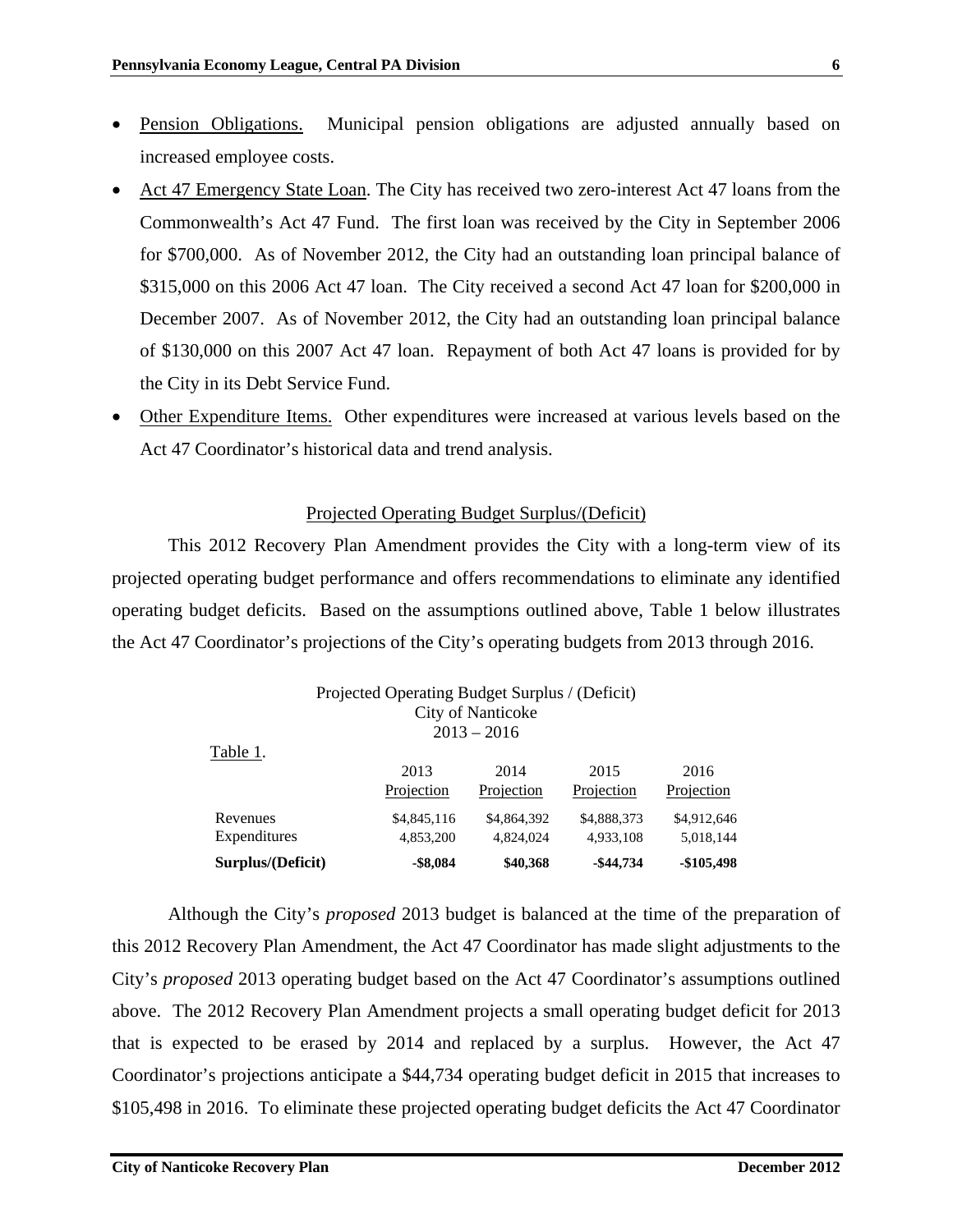recommends that the City shall, in consultation with the Act 47 Coordinator, examine the City's projected expenditures for means to reduce the City's expenditures in 2015 and 2016 through wage controls, expenditure cuts, health care contribution restructuring, etc. and/or generate sufficient revenue through tax or fee increases to eliminate the projected operating budget deficits. The Act 47 Coordinator will continue to monitor and inform the City of its actual operating budget performance and assist the City as it prepares a balanced annual operating budget for the ensuing fiscal years. Lastly, the Act 47 Coordinator recommends that the City shall not use any of the prior years' accumulated General Fund balance to eliminate the projected operating budget deficits. Any General Fund balance shall be reserved to address a fiscal year's unanticipated expenditures or revenue shortfalls and to provide for capital improvement projects.

\*\*\*\*\*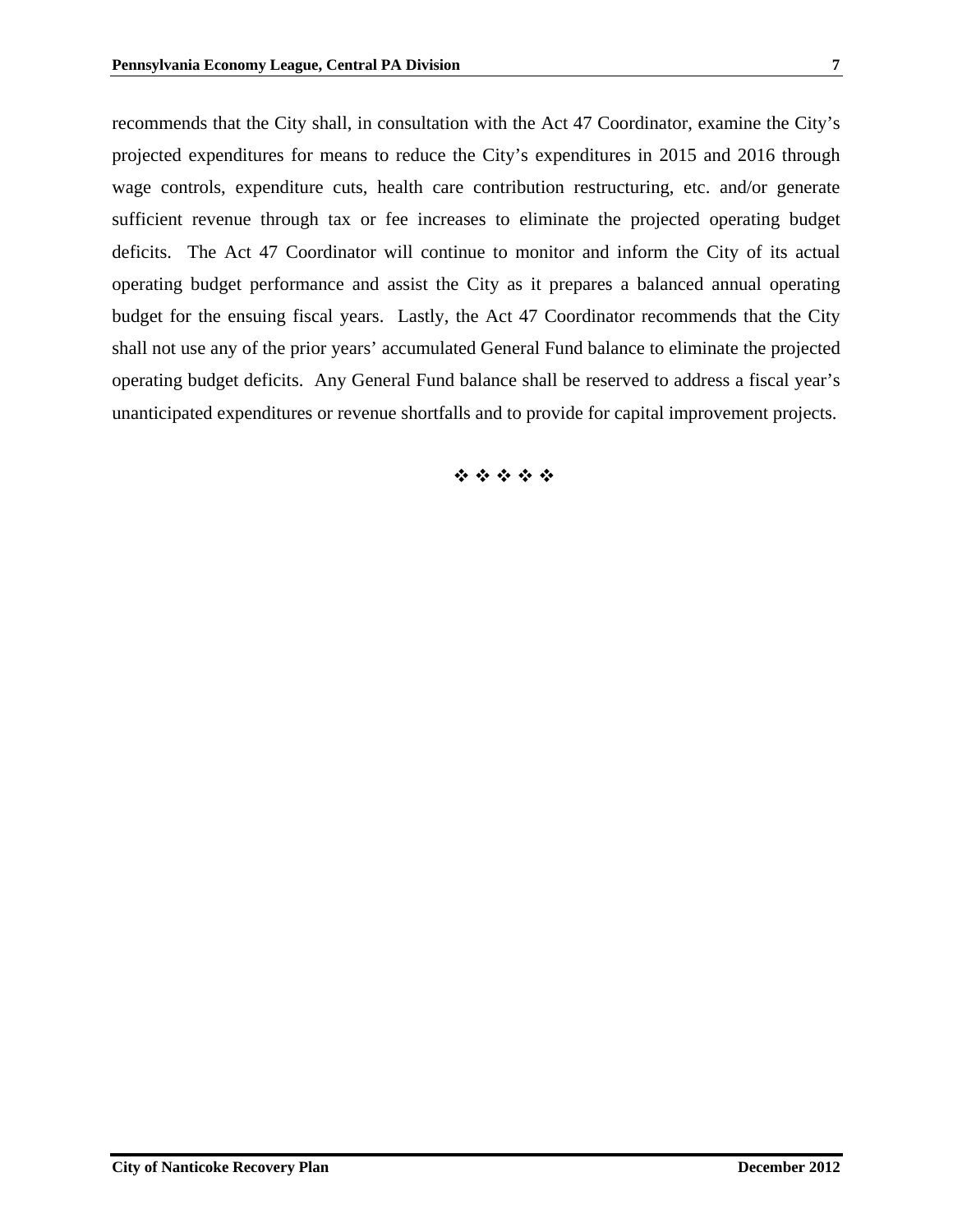|                                                                             | <b>CITY OF NANTICOKE</b>      |                          |                          |                              |  |  |  |  |  |
|-----------------------------------------------------------------------------|-------------------------------|--------------------------|--------------------------|------------------------------|--|--|--|--|--|
| <b>Revenue &amp; Other Sources</b>                                          |                               |                          |                          |                              |  |  |  |  |  |
| <b>Expenditures &amp; Other Uses</b><br>2012 ACT 47 RECOVERY PLAN AMENDMENT |                               |                          |                          |                              |  |  |  |  |  |
|                                                                             |                               |                          |                          |                              |  |  |  |  |  |
|                                                                             | <b>Projections 2013 -2016</b> |                          |                          |                              |  |  |  |  |  |
|                                                                             |                               |                          |                          |                              |  |  |  |  |  |
|                                                                             | 2013                          | 2014                     | 2015                     | 2016                         |  |  |  |  |  |
|                                                                             | Projection                    | Projection               | Projection               | Projection                   |  |  |  |  |  |
|                                                                             |                               |                          |                          |                              |  |  |  |  |  |
| <b>Revenues</b>                                                             |                               |                          |                          |                              |  |  |  |  |  |
| Municipal Code Tax Revenue                                                  | \$1,054,106                   | \$1,059,377              | \$1,064,674              | \$1,069,997                  |  |  |  |  |  |
| Local Enabling Tax Revenue                                                  | 361,000                       | 361,940                  | 362,880                  | 363,820                      |  |  |  |  |  |
| Earned Income Tax                                                           | 2,128,786                     | 2,139,430                | 2,150,127                | 2,160,878                    |  |  |  |  |  |
| Business Licenses & Permits                                                 | 99,750                        | 99,750                   | 99,750                   | 99,750                       |  |  |  |  |  |
| Fines & Forfeits                                                            | 31,308                        | 31,308                   | 31,308                   | 31,308                       |  |  |  |  |  |
| Interest, Rents & Royalties, Total                                          | 12,465                        | 12,465                   | 12,465                   | 12,465                       |  |  |  |  |  |
| <b>Intergovernmental Revenues</b>                                           | 324,000                       | 324,000                  | 324,000                  | 324,000                      |  |  |  |  |  |
| Planning and Zoning Income                                                  | 9,125                         | 9,125                    | 9,125                    | 9,125                        |  |  |  |  |  |
| <b>Public Safety Fees</b>                                                   | 4,725                         | 4,725                    | 4,725                    | 4,725                        |  |  |  |  |  |
| Code Enforcement, Building Fees                                             | 115,825                       | 116,404                  | 116,404                  | 116,404                      |  |  |  |  |  |
| Miscellaneous Revenue                                                       | 64,957                        | 64,957                   | 64,957                   | 64,957                       |  |  |  |  |  |
| <b>LSA Health Sciences Admin</b>                                            | 5,000                         | $\theta$                 | $\Omega$                 | $\Omega$                     |  |  |  |  |  |
| Transfer from Sewer Fund - Salary & Benefit Reimburse                       | 133,136                       | 137,130                  | 141,244                  | 145,481                      |  |  |  |  |  |
| Transfer from Refuse- Salary & Benefit Reimbursement                        | 51,933                        | 53,491                   | 55,096                   | 56,749                       |  |  |  |  |  |
| Transfer from Home - Salary Reimbursement                                   | 6,000                         | 6,000                    | 6,000                    | 6,000<br>46,987              |  |  |  |  |  |
| <b>Transfer from CDBG - Salary Reimbursement</b>                            | 43,000                        | 44,290                   | 45,619                   |                              |  |  |  |  |  |
| Tax/Revenue Anticipation Note                                               | 400,000                       | 400,000                  | 400,000                  | 400,000                      |  |  |  |  |  |
| <b>Total Revenue and Other Sources</b>                                      | \$4,845,116                   | \$4,864,392              | \$4,888,373              | \$4,912,646                  |  |  |  |  |  |
|                                                                             |                               |                          |                          |                              |  |  |  |  |  |
| <b>Expenditures</b>                                                         |                               |                          |                          |                              |  |  |  |  |  |
| Mayor/ Council                                                              | \$44,867                      | \$45,114                 | \$45,381                 | \$45,683                     |  |  |  |  |  |
| Administrator                                                               | 98,538                        | 98,047                   | 98,256                   | 99,879                       |  |  |  |  |  |
| Finance Office                                                              | 175,817                       | 174,534                  | 176,228                  | 178,046                      |  |  |  |  |  |
| Treasurer                                                                   | 113,353                       | 106,398                  | 107,686                  | 110,398                      |  |  |  |  |  |
| Solicitor                                                                   | 89,100                        | 91,186                   | 93,461                   | 96,050                       |  |  |  |  |  |
| <b>City Clerk</b>                                                           | 12,488                        | 8,731                    | 8,724                    | 8,716                        |  |  |  |  |  |
| <b>Buildings</b>                                                            | 138,128                       | 139,465                  | 140,918                  | 142,565                      |  |  |  |  |  |
| Police                                                                      | 1,687,781                     | 1,653,122                | 1,696,880                | 1,733,205                    |  |  |  |  |  |
| Fire<br>Code                                                                | 1,340,450                     | 1,372,567                | 1,420,480                | 1,445,922                    |  |  |  |  |  |
| <b>Planning Zoning</b>                                                      | 106,621                       | 106,755                  | 106,900                  | 107,065                      |  |  |  |  |  |
|                                                                             | 12,000                        | 12,203<br>297,803        | 12,423<br>301,496        | 12,673                       |  |  |  |  |  |
| Public Works                                                                | 296,938                       |                          |                          | 307,262                      |  |  |  |  |  |
| Parks<br>Public Safety Expense                                              | 16,750<br>4,800               | 16,931<br>4,800          | 17,125<br>4,800          | 17,343<br>4,800              |  |  |  |  |  |
| Miscellaneous Expense                                                       | 18,000                        |                          |                          |                              |  |  |  |  |  |
| Police Vehicle                                                              | 25,000                        | 18,245                   | 18,509                   | 18,806                       |  |  |  |  |  |
| Fire Vehicle                                                                | $\theta$                      | $\mathbf{0}$<br>$\Omega$ | $\mathbf{0}$<br>$\Omega$ | $\mathbf{0}$<br>$\mathbf{0}$ |  |  |  |  |  |
|                                                                             | 50,000                        | 50,000                   |                          |                              |  |  |  |  |  |
| <b>Transfer to Capital Expenditures</b><br><b>TRAN Principal Repayment</b>  | 400,000                       | 400,000                  | 50,000<br>400,000        | 50,000<br>400,000            |  |  |  |  |  |
| <b>TRAN</b> Interest Repayment                                              |                               |                          |                          |                              |  |  |  |  |  |
|                                                                             | 7,500                         | 7,500                    | 7,500                    | 7,500                        |  |  |  |  |  |
| Contigency<br>Sewer                                                         | 30,000<br>133,136             | 30,000                   | 30,000<br>141,244        | 30,000<br>145,481            |  |  |  |  |  |
| Refuse                                                                      | 51,933                        | 137,130<br>53,491        | 55,096                   | 56,749                       |  |  |  |  |  |
| <b>Total Expenditures</b>                                                   | \$4,853,200                   | \$4,824,024              | \$4,933,108              | \$5,018,144                  |  |  |  |  |  |
|                                                                             |                               |                          |                          |                              |  |  |  |  |  |
| <b>Total Surplus/(Deficit)</b>                                              | $-$ \$8,084                   | \$40,368                 | $-$ \$44,734             | $-$ \$105,498                |  |  |  |  |  |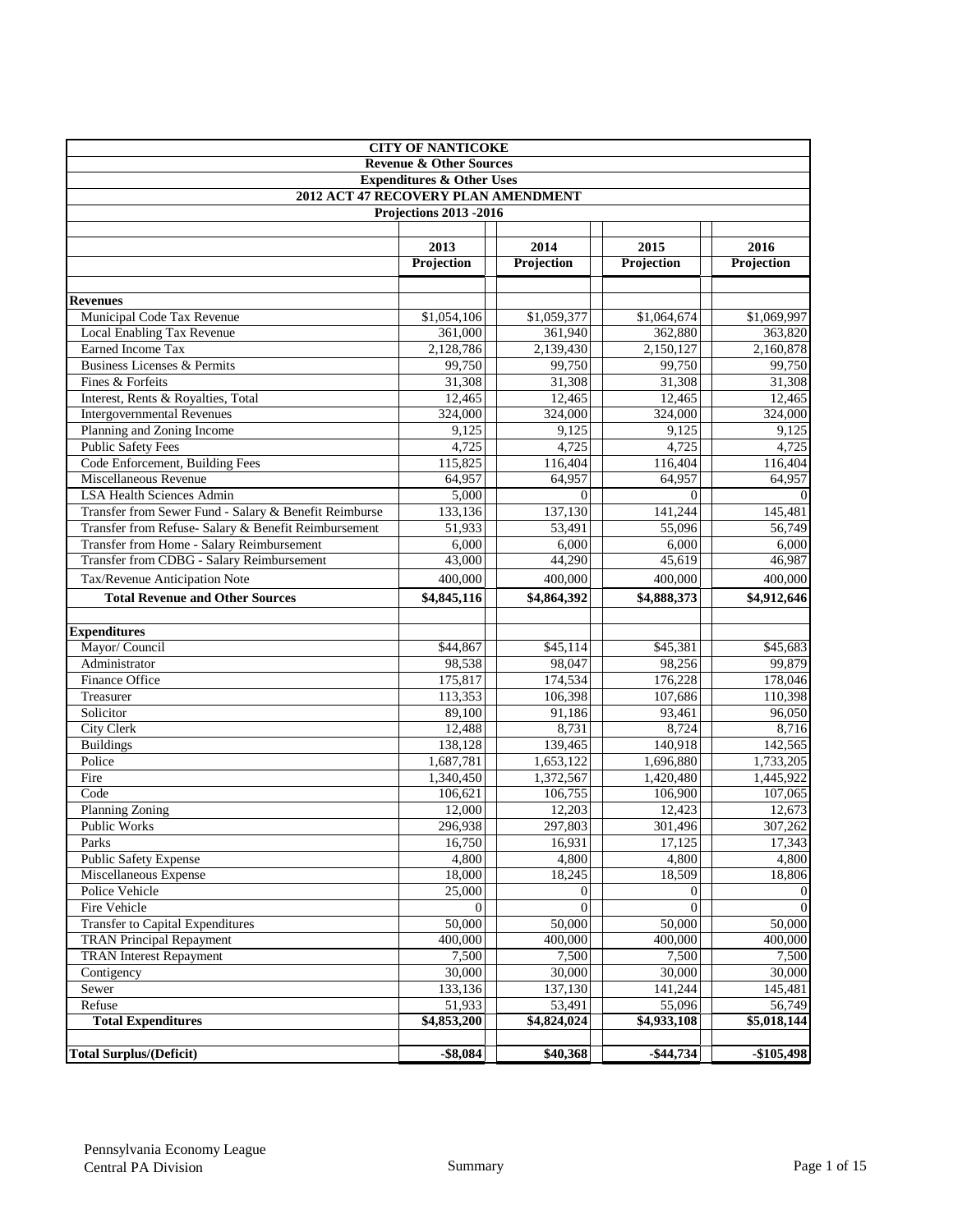|                          | <b>CITY OF NANTICOKE</b>                        |                                  |            |            |            |
|--------------------------|-------------------------------------------------|----------------------------------|------------|------------|------------|
|                          |                                                 | <b>General Fund</b>              |            |            |            |
|                          |                                                 | <b>Revenue and Other Sources</b> |            |            |            |
|                          | 2012 ACT 47 RECOVERY PLAN AMENDMENT             |                                  |            |            |            |
|                          |                                                 | Projections 2013 -2016           |            |            |            |
|                          |                                                 |                                  |            |            |            |
|                          |                                                 | 2013                             | 2014       | 2015       | 2016       |
|                          |                                                 | Projection                       | Projection | Projection | Projection |
|                          | <b>Account ID Account Description</b>           |                                  |            |            |            |
|                          | <b>Municipal Code Tax Revenue</b>               |                                  |            |            |            |
|                          | 01.301.100 Real Estate--Current                 | 1,016,106                        | 1,021,187  | 1,026,293  | 1,031,424  |
|                          | 01.301.200 Real Estate--Delinquent              | 38,000                           | 38,190     | 38,381     | 38,573     |
|                          | Municipal Code Tax Revenue, Total               | 1,054,106                        | 1,059,377  | 1,064,674  | 1,069,997  |
|                          |                                                 |                                  |            |            |            |
|                          | <b>Local Enabling Tax Revenue</b>               |                                  |            |            |            |
|                          | 01.308.100 Resident Tax--Current                | 23,000                           | 23,000     | 23,000     | 23,000     |
|                          | 01.310.010 Per Capita--Current                  | 23,000                           | 23,000     | 23,000     | 23,000     |
|                          | 01.310.070 Amusement Tax                        | 6,000                            | 6,000      | 6.000      | 6,000      |
|                          | 01.310.100 Real Estate Transfer Tax             | 35,000                           | 35,000     | 35,000     | 35,000     |
|                          | 01.310.310 Merchantile/Business Privilege       | 182,000                          | 182,000    | 182,000    | 182,000    |
|                          | 01.310.510 Local Services Tax                   | 92,000                           | 92,940     | 93,880     | 94,820     |
|                          | <b>Local Enabling Tax Revenue, Total</b>        | 361,000                          | 361,940    | 362,880    | 363,820    |
|                          |                                                 |                                  |            |            |            |
| <b>Earned Income Tax</b> |                                                 |                                  |            |            |            |
|                          | 01.310.210 Current EIT Act 511                  | 2,128,786                        | 2,139,430  | 2,150,127  | 2,160,878  |
|                          | <b>Earned Income Tax Revenue, Total</b>         | 2,128,786                        | 2,139,430  | 2,150,127  | 2,160,878  |
|                          | <b>Business Licenses &amp; Permits</b>          |                                  |            |            |            |
|                          | 01.321.465 Street Vendor Permits                | 500                              | 500        | 500        | 500        |
|                          | 01.321.600 Contractor License Income            | 3,000                            | 3,000      | 3,000      | 3,000      |
|                          | 01.321.800 Cable TV Fee                         | 96,000                           | 96,000     | 96,000     | 96,000     |
|                          | 01.322.400 Dumpser Permit Income                | 250                              | 250        | 250        | 250        |
|                          | <b>Business Licenses &amp; Permits, Total</b>   | 99,750                           | 99,750     | 99,750     | 99,750     |
|                          |                                                 |                                  |            |            |            |
| Fines & Forfeits         |                                                 |                                  |            |            |            |
|                          | $01.331.100$ Magistrate Fines                   | 19,308                           | 19,308     | 19,308     | 19,308     |
|                          | 01.331.110 State Police Fines                   | 4.000                            | 4,000      | 4,000      | 4,000      |
|                          | 01.331.120 Parking Tickets/Ordinance Violations | 3,500                            | 3,500      | 3,500      | 3,500      |
|                          | 01.331.130 Clerk of Court Fines                 | 4,000                            | 4,000      | 4,000      | 4,000      |
| 01.332.100 Restitution   |                                                 | 500                              | 500        | 500        | 500        |
|                          | <b>Fines &amp; Forfeits, Total</b>              | 31,308                           | 31,308     | 31,308     | 31,308     |
|                          |                                                 |                                  |            |            |            |
|                          | <b>Interest, Rents &amp; Royalties</b>          |                                  |            |            |            |
|                          | $01.341.000$ Interest Income                    | 840                              | 840        | 840        | 840        |
|                          | 01.342.210 Rental Income District Judge         | 10,500                           | 10,500     | 10,500     | 10,500     |
|                          | 01.342.242 UDAG Income                          | 1,125                            | 1,125      | 1,125      | 1,125      |
|                          | <b>Interest, Rents &amp; Royalties, Total</b>   | 12,465                           | 12,465     | 12,465     | 12,465     |
|                          |                                                 |                                  |            |            |            |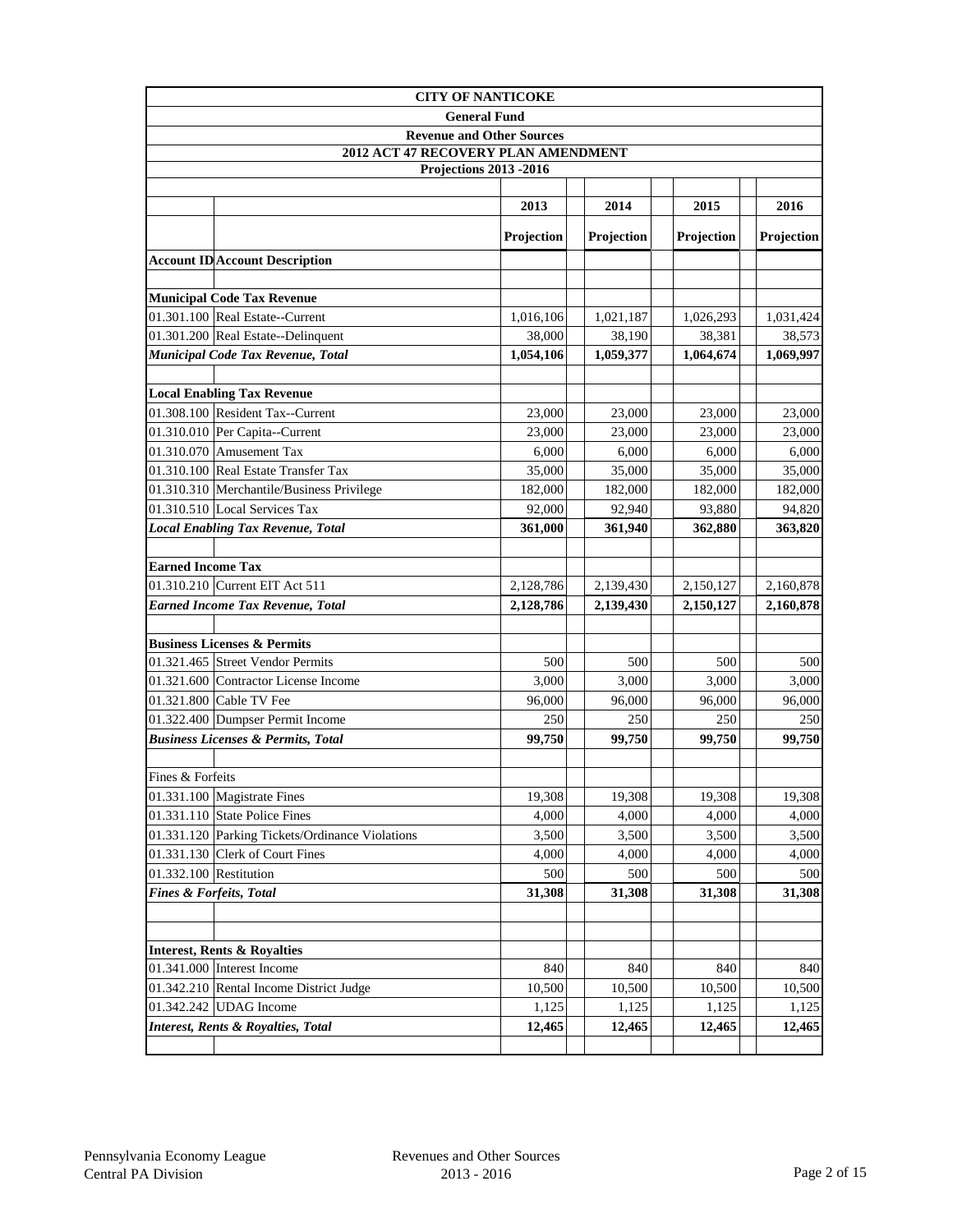|                           | <b>CITY OF NANTICOKE</b>                             |                                  |            |                   |            |  |
|---------------------------|------------------------------------------------------|----------------------------------|------------|-------------------|------------|--|
|                           |                                                      | <b>General Fund</b>              |            |                   |            |  |
|                           |                                                      | <b>Revenue and Other Sources</b> |            |                   |            |  |
|                           | 2012 ACT 47 RECOVERY PLAN AMENDMENT                  |                                  |            |                   |            |  |
|                           |                                                      | <b>Projections 2013 -2016</b>    |            |                   |            |  |
|                           |                                                      |                                  |            |                   |            |  |
|                           |                                                      | 2013                             | 2014       | 2015              | 2016       |  |
|                           |                                                      | <b>Projection</b>                | Projection | <b>Projection</b> | Projection |  |
|                           | <b>Account ID Account Description</b>                |                                  |            |                   |            |  |
|                           |                                                      |                                  |            |                   |            |  |
|                           | <b>Intergovernmental Revenues</b>                    |                                  |            |                   |            |  |
|                           | 01.355.010 Act 66 Public Utility Reality Tax         | 2,700                            | 2,700      | 2,700             | 2,700      |  |
|                           | 01.355.040 Liquor Control Board                      | 6,050                            | 6,050      | 6,050             | 6,050      |  |
|                           | 01.355.050 Pension--State Aid                        | 195,000                          | 195,000    | 195,000           | 195,000    |  |
|                           | 01.355.060 AD HOC Post Retirement Reimbursement      | 250                              | 250        | 250               | 250        |  |
|                           | 01.355.070 Volunteer Fire Company Relief Association | 33,000                           | 33,000     | 33,000            | 33,000     |  |
|                           | 01.358.403 School District Shared Payment            | 5,000                            | 5,000      | 5,000             | 5,000      |  |
|                           | 01.359.001 Repayment from MA                         | 15,000                           | 15,000     | 15,000            | 15,000     |  |
|                           | <b>Warrior Run Police Services</b>                   | 42,000                           | 42,000     | 42,000            | 42,000     |  |
|                           | Ambulance Service Fee                                | 25,000                           | 25,000     | 25,000            | 25,000     |  |
|                           | <b>Community College PILOT</b>                       | $\Omega$                         | $\Omega$   | $\Omega$          |            |  |
|                           | <b>Intergovernmental Revenues, Total</b>             | 324,000                          | 324,000    | 324,000           | 324,000    |  |
|                           |                                                      |                                  |            |                   |            |  |
|                           | <b>Planning and Zoning Income</b>                    |                                  |            |                   |            |  |
|                           | 01.361.300 Zoning/Subdivision/Land Fees              | 2,500                            | 2,500      | 2,500             | 2,500      |  |
|                           | 01.361.310 Planning Commission                       | 400                              | 400        | 400               | 400        |  |
|                           | 01.361.340 Zoning Hearing Fees                       | 1,200                            | 1,200      | 1,200             | 1,200      |  |
|                           | 01.361.400 Plan Review                               | 5,000                            | 5,000      | 5,000             | 5,000      |  |
|                           | 01.361.500 Sale of Maps & Publications               | 25                               | 25         | 25                | 25         |  |
|                           | <b>Planning and Zoning Income, Total</b>             | 9,125                            | 9,125      | 9,125             | 9,125      |  |
| <b>Public Safety Fees</b> |                                                      |                                  |            |                   |            |  |
|                           | <b>Police Services</b>                               |                                  |            |                   |            |  |
|                           | 01.362.110 Police Reports- Copies                    | 2,100                            | 2,100      | 2,100             | 2,100      |  |
|                           | 01.362.130 Police Alarm Fees                         | 600                              | 600        | 600               | 600        |  |
|                           | 01.362.150 Police-Handicap Sign Fees                 | 2.000                            | 2,000      | 2,000             | 2,000      |  |
|                           | 01.362.200 Fire Reports/Inspections                  | 25                               | 25         | 25                | 25         |  |
|                           | <b>Public Safety Fees, Total</b>                     | 4,725                            | 4,725      | 4,725             | 4,725      |  |
|                           |                                                      |                                  |            |                   |            |  |
|                           | <b>Code Enforcement, Building Fees</b>               |                                  |            |                   |            |  |
|                           | 01.362.410 Building Permits                          | 50,000                           | 50,250     | 50,250            | 50,250     |  |
|                           | 01.362.420 Electrical Permits                        | 5,500                            | 5,528      | 5,528             | 5,528      |  |
|                           | 01.362.430 Plumbing Permits                          | 5,000                            | 5,025      | 5,025             | 5,025      |  |
|                           | 01.362.450 Occupancy Permits                         | 8,000                            | 8,040      | 8,040             | 8,040      |  |
| 01.362.451                | Commercial Occupancy Permits                         | 5,000                            | 5,025      | 5,025             | 5,025      |  |
| 01.362.460                | Rental Inspection                                    | 10,000                           | 10,050     | 10,050            | 10,050     |  |
|                           | 01.362.461 Landlord Fees                             | 25,000                           | 25,125     | 25,125            | 25,125     |  |
| 01.363.100 Pave Cuts      |                                                      | 3,500                            | 3,518      | 3,518             | 3,518      |  |
|                           | 01.365.200 Health Inspections                        | 3,825                            | 3,844      | 3,844             | 3,844      |  |
|                           | Code Enforcement, Building Fees, Total               | 115,825                          | 116,404    | 116,404           | 116,404    |  |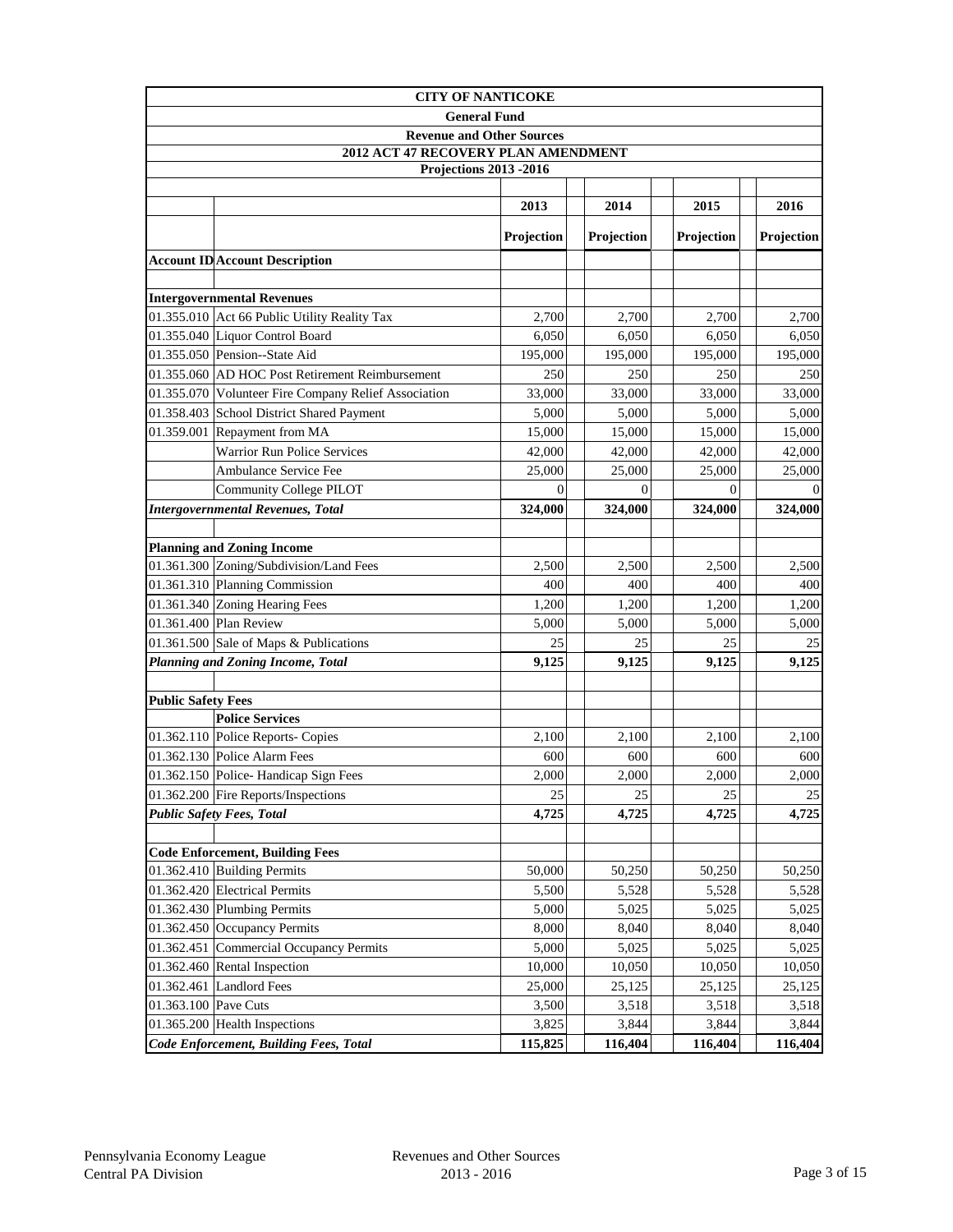|            | <b>CITY OF NANTICOKE</b>                                      |            |            |            |            |  |  |
|------------|---------------------------------------------------------------|------------|------------|------------|------------|--|--|
|            | <b>General Fund</b>                                           |            |            |            |            |  |  |
|            | <b>Revenue and Other Sources</b>                              |            |            |            |            |  |  |
|            | 2012 ACT 47 RECOVERY PLAN AMENDMENT                           |            |            |            |            |  |  |
|            | <b>Projections 2013 -2016</b>                                 |            |            |            |            |  |  |
|            |                                                               |            |            |            |            |  |  |
|            |                                                               | 2013       | 2014       | 2015       | 2016       |  |  |
|            |                                                               | Projection | Projection | Projection | Projection |  |  |
|            | <b>Account ID Account Description</b>                         |            |            |            |            |  |  |
|            |                                                               |            |            |            |            |  |  |
|            |                                                               |            |            |            |            |  |  |
|            | <b>Miscellaneous Revenue</b>                                  |            |            |            |            |  |  |
|            | 01.380.000 Duplicate Tax Bills                                | 15,000     | 15,000     | 15,000     | 15,000     |  |  |
|            | 01.380.010 Miscellaneous Revenue/Grant Proceeds               | 24,957     | 24,957     | 24,957     | 24,957     |  |  |
|            | Miscellaneous Revenue, Total                                  | 39,957     | 39,957     | 39,957     | 39,957     |  |  |
|            | <b>Other Revenue Sources</b>                                  |            |            |            |            |  |  |
|            | LSA Health Sciences Salary Reimbursement                      | 5.000      | $\theta$   | 0          | $\Omega$   |  |  |
|            | 01.130.008 Transfer from Sewer Fund - Salary & Benefit Reimbu | 133,136    | 137,130    | 141,244    | 145,481    |  |  |
| 01.130.009 | Transfer from Refuse- Salary & Benefit Reimburseme            | 51,933     | 53,491     | 55,096     | 56,749     |  |  |
|            | 01.130.00x Transfer from Home - Salary Reimbursement          | 6,000      | 6.000      | 6,000      | 6,000      |  |  |
| 01.130.023 | Transfer from CDBG - Salary Reimbursement                     | 43,000     | 44.290     | 45,619     | 46,987     |  |  |
|            | 01.394.100 Tax/Revenue Anticipation Note                      | 400,000    | 400,000    | 400,000    | 400,000    |  |  |
|            | <b>Other Revenue Sources, Total</b>                           | 639,069    | 640,911    | 647,958    | 655,217    |  |  |
|            |                                                               |            |            |            |            |  |  |
|            | <b>Total Revenue and Other Sources</b>                        | 4,820,116  | 4,839,392  | 4,863,373  | 4,887,646  |  |  |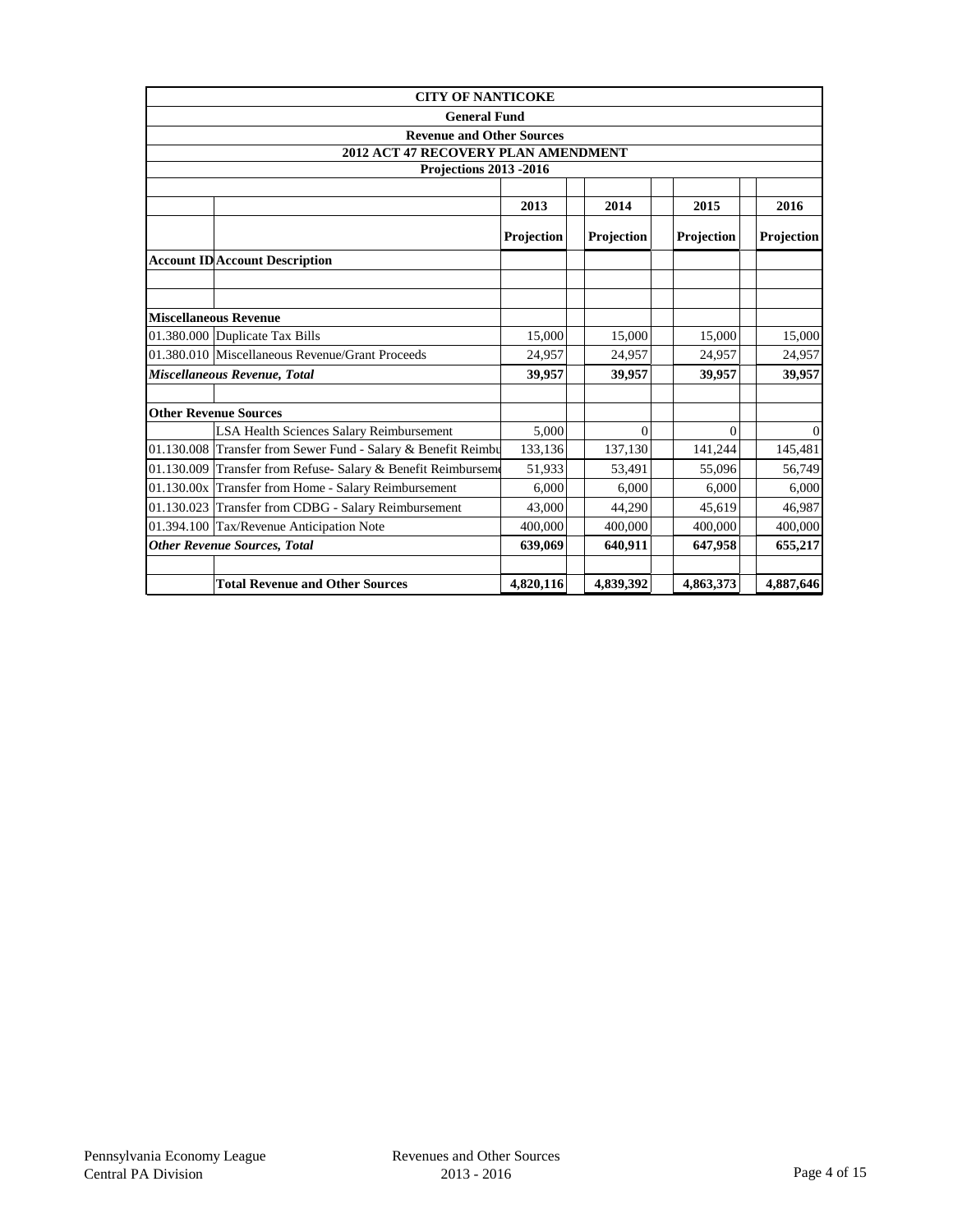|                   |                                                                             | <b>CITY OF NANTICOKE</b>      |            |            |            |  |  |  |
|-------------------|-----------------------------------------------------------------------------|-------------------------------|------------|------------|------------|--|--|--|
|                   |                                                                             | <b>General Fund</b>           |            |            |            |  |  |  |
|                   | <b>Expenditures &amp; Other Uses</b><br>2012 ACT 47 RECOVERY PLAN AMENDMENT |                               |            |            |            |  |  |  |
|                   |                                                                             | <b>Projections 2013 -2016</b> |            |            |            |  |  |  |
|                   |                                                                             |                               |            |            |            |  |  |  |
|                   |                                                                             | 2013                          | 2014       | 2015       | 2016       |  |  |  |
| <b>Account ID</b> | <b>Account Description</b>                                                  | Projection                    | Projection | Projection | Projection |  |  |  |
| Mayor/Council     |                                                                             |                               |            |            |            |  |  |  |
| 01.400.105        | Salary-Council                                                              | 18,000                        | 18,000     | 18,000     | 18,000     |  |  |  |
| 01.400.112        | Salary--Mayor                                                               | 10,000                        | 10,000     | 10,000     | 10,000     |  |  |  |
| 01.400.161        | FICA- Mayor Council                                                         | 2,142                         | 2,142      | 2,142      | 2,142      |  |  |  |
| 01.400.210        | Office Supplies- Executive                                                  | 200                           | 203        | 206        | 209        |  |  |  |
| 01.400.300        | Professional Fees- Mayor Council                                            | 700                           | 702        | 704        | 706        |  |  |  |
| 01.400.320        | Communication/Phone - Executive                                             | 750                           | 754        | 757        | 762        |  |  |  |
| 01.400.330        | Transportation & Travel                                                     | 25                            | 25         | 26         | 26         |  |  |  |
| 01.400.355        | E+O/Liability Insurance                                                     | 6,700                         | 6,852      | 7,017      | 7,204      |  |  |  |
| 01.400.420        | Dues, Subscriptions, & Members                                              | 4,600                         | 4,663      | 4,730      | 4,806      |  |  |  |
| 01.400.460        | Meetings & Conferences                                                      | 1,750                         | 1,774      | 1,800      | 1,828      |  |  |  |
|                   | <b>Total Mayor Council</b>                                                  | 44,867                        | 45,114     | 45,381     | 45,683     |  |  |  |
|                   |                                                                             |                               |            |            |            |  |  |  |
| 01.401.110        | Salary-City Administrator                                                   | 68,200                        | 68,200     | 68,200     | 68,200     |  |  |  |
| 01.401.152        | Dental Insurance-Admin                                                      | 834                           | 889        | 952        | 1,026      |  |  |  |
| 01.401.155        | Vision Insurance-Admin                                                      | 133                           | 141        | 151        | 163        |  |  |  |
| 01.401.156        | Administrator Health Insurance                                              | 20,889                        | 22,269     | 23,833     | 25,686     |  |  |  |
| 01.401.15X        | <b>Contributions for Medical Ins</b>                                        | $-1,500$                      | $-3,495$   | $-4,987$   | $-5,375$   |  |  |  |
| 01.401.158        | Life Insurance- Admin                                                       | 470                           | 480        | 492        | 505        |  |  |  |
| 01.401.161        | FICA- Admin                                                                 | 5,217                         | 5,217      | 5,217      | 5,217      |  |  |  |
| 01.401.162        | <b>Unemployment Insurance</b>                                               | 546                           | 546        | 546        | 546        |  |  |  |
| 01.401.210        | Office Supplies-Admin                                                       | 350                           | 355        | 360        | 366        |  |  |  |
| 01.401.320        | Admin-Phone, Communication                                                  | 600                           | 603        | 606        | 609        |  |  |  |
| 01.401.330        | Admin-Transportation & Travel                                               | 700                           | 710        | 720        | 731        |  |  |  |
| 01.401.354        | <b>Workers Compensation-Admin</b>                                           | 350                           | 358        | 367        | 376        |  |  |  |
| 01.401.460        | Meetings & Conferences, Admin                                               | 1,750                         | 1,774      | 1,800      | 1,828      |  |  |  |
|                   | <b>Total Administrator</b>                                                  | 98,538                        | 98,047     | 98,256     | 99,879     |  |  |  |
|                   |                                                                             |                               |            |            |            |  |  |  |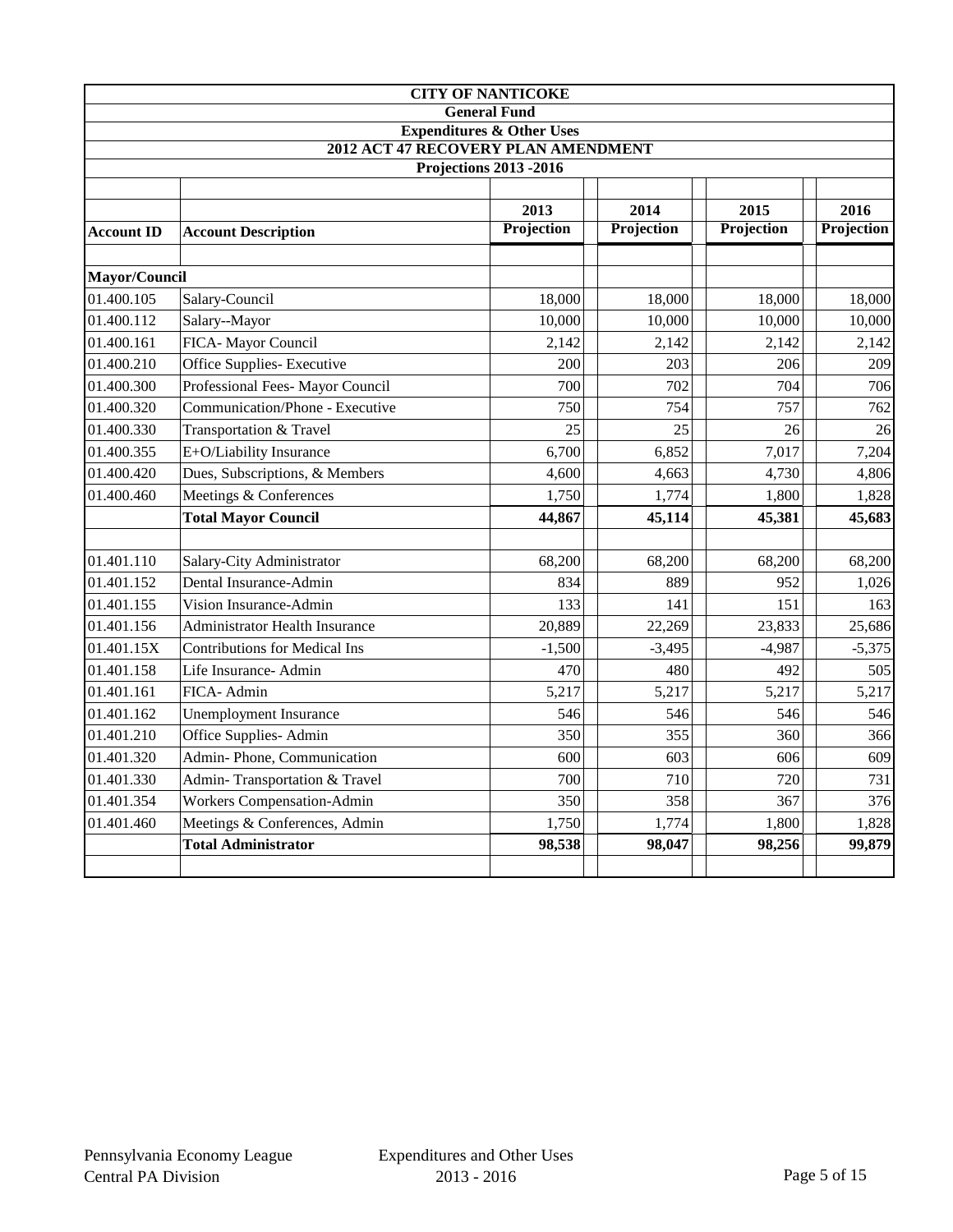|                              |                                                                             | <b>CITY OF NANTICOKE</b>      |            |            |            |  |  |  |
|------------------------------|-----------------------------------------------------------------------------|-------------------------------|------------|------------|------------|--|--|--|
|                              |                                                                             | <b>General Fund</b>           |            |            |            |  |  |  |
|                              | <b>Expenditures &amp; Other Uses</b><br>2012 ACT 47 RECOVERY PLAN AMENDMENT |                               |            |            |            |  |  |  |
|                              |                                                                             | <b>Projections 2013 -2016</b> |            |            |            |  |  |  |
|                              |                                                                             |                               |            |            |            |  |  |  |
| 2014<br>2015<br>2013<br>2016 |                                                                             |                               |            |            |            |  |  |  |
| <b>Account ID</b>            | <b>Account Description</b>                                                  | Projection                    | Projection | Projection | Projection |  |  |  |
|                              |                                                                             |                               |            |            |            |  |  |  |
| 01.402.112                   | Salaries Fin. Coor. & Admin. Asst.                                          | 71,046                        | 70,046     | 71,646     | 73,246     |  |  |  |
|                              | PT Float                                                                    | 8,000                         | 8,000      | 8,000      | 8,000      |  |  |  |
| 01.402.152                   | Dental Insurance-Finance                                                    | 1,652                         | 1,779      | 1,903      | 2,051      |  |  |  |
| 01.402.155                   | Vision Insurance-Finance                                                    | 265                           | 283        | 303        | 326        |  |  |  |
| 01.402.15X                   | <b>Contributions for Medical Ins</b>                                        | $\theta$                      | $-309$     | $-441$     | $-476$     |  |  |  |
| 01.402.158                   | Life Insurance-Finance                                                      | 939                           | 961        | 984        | 1,010      |  |  |  |
| 01.402.161                   | FICA-Finance                                                                | 6,047                         | 5,971      | 6,093      | 6,215      |  |  |  |
| 01.402.162                   | <b>Unemployment Insurance</b>                                               | 1,092                         | 1,092      | 1,092      | 1,092      |  |  |  |
| 01.402.163                   | Med Insurance Buy-Out-Finance                                               | 8,000                         | 8,000      | 8,000      | 8,000      |  |  |  |
| 01.402.210                   | Office Supplies-Finance                                                     | 1,250                         | 1,267      | 1,285      | 1,306      |  |  |  |
| 01.402.310                   | Finance- Payroll Service                                                    | 5,092                         | 5,063      | 5,033      | 4,999      |  |  |  |
| 01.402.311                   | <b>City Audit</b>                                                           | 20,952                        | 20,833     | 20,708     | 20,570     |  |  |  |
|                              | <b>Accounting Review Services</b>                                           | 5,000                         | 5,000      | 5,000      | 5,000      |  |  |  |
| 01.402.312                   | <b>Bank Charges</b>                                                         | 250                           | 250        | 250        | 250        |  |  |  |
| 01.402.330                   | Transport & Travel- Finance                                                 | 500                           | 507        | 514        | 522        |  |  |  |
| 01.402.354                   | <b>Workers Compensation-Finance</b>                                         | 1,122                         | 1,147      | 1,175      | 1,206      |  |  |  |
| 01.402.420                   | Dues, Subscrips, & Member-Finance                                           | 750                           | 760        | 771        | 784        |  |  |  |
| 01.402.460                   | Meetings & Conferences-Finance                                              | 1,750                         | 1,774      | 1,800      | 1,828      |  |  |  |
| 01.402.483                   | Finance- Non-uniform MMO                                                    | 41,000                        | 41,000     | 41,000     | 41,000     |  |  |  |
| 01.402.750                   | Minor Equipment-Finance                                                     | 750                           | 750        | 750        | 750        |  |  |  |
| 01.402.320                   | <b>Communication/Phone-Finance</b>                                          | 360                           | 362        | 364        | 366        |  |  |  |
|                              | <b>Total Finance Office</b>                                                 | 175,817                       | 174,534    | 176,228    | 178,046    |  |  |  |
|                              |                                                                             |                               |            |            |            |  |  |  |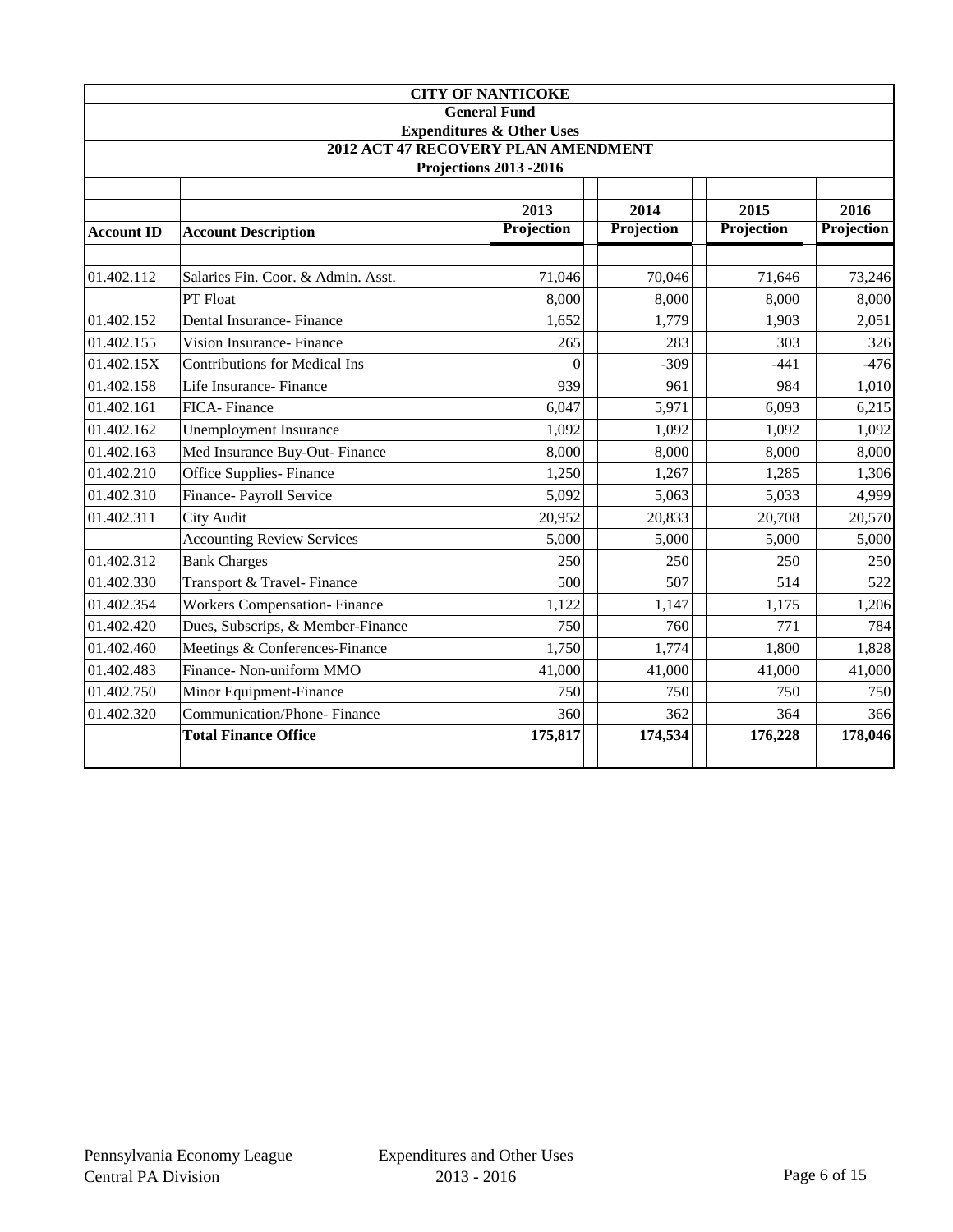|                   |                                       | <b>CITY OF NANTICOKE</b>             |                |                |            |
|-------------------|---------------------------------------|--------------------------------------|----------------|----------------|------------|
|                   |                                       | <b>General Fund</b>                  |                |                |            |
|                   |                                       | <b>Expenditures &amp; Other Uses</b> |                |                |            |
|                   | 2012 ACT 47 RECOVERY PLAN AMENDMENT   | <b>Projections 2013 -2016</b>        |                |                |            |
|                   |                                       |                                      |                |                |            |
|                   |                                       | 2013                                 | 2014           | 2015           | 2016       |
| <b>Account ID</b> | <b>Account Description</b>            | Projection                           | Projection     | Projection     | Projection |
|                   |                                       |                                      |                |                |            |
| 01.403.105        | <b>Salary City Treasurer</b>          | 6,500                                | $\overline{0}$ | $\overline{0}$ | $\Omega$   |
| 01.403.112        | <b>Salary-Treasurer Clerical</b>      | 29,219                               | 29,219         | 30,019         | 30,819     |
| 01.403.152        | Dental Insurance-Treasurer            | 834                                  | 889            | 952            | 1,026      |
| 01.403.155        | Vision Insurance-Treasurer            | 133                                  | 141            | 151            | 163        |
| 01.403.156        | Medical Insurance-Treasurer           | 20,889                               | 22,269         | 23,833         | 25,686     |
| 01.403.15X        | <b>Contributions for Medical Ins</b>  | $-1,500$                             | $-3,495$       | $-4,987$       | $-5,375$   |
| 01.403.158        | Life Insurance-Treasurer              | 470                                  | 481            | 492            | 505        |
| 01.403.161        | FICA-Treasurer                        | 2,733                                | 2,235          | 2,296          | 2,358      |
| 01.403.162        | Treasurer- Unemployment Insurance     | 1,115                                | 1,115          | 1,115          | 1,115      |
| 01.403.260        | Minor Equipment, Treasurer            | 2,250                                | 2,250          | 2,250          | 2,250      |
| 01.403.310        | <b>Berkheimer EIT Commission</b>      | 31,612                               | 32,091         | 32,252         | 32,413     |
| 01.403.315        | Berkheimer Other Commission           | 8,181                                | 8,181          | 8,181          | 8,181      |
| 01.403.316        | Per Capita Tax Bill Expense           | 4,000                                | 4,000          | 4,000          | 4,000      |
| 01.403.330        | Treasurer's Millage                   | 125                                  | 125            | 125            | 125        |
| 01.403.340        | Printing & Advertising-Treasurer      | 3,100                                | 3,120          | 3,142          | 3,167      |
| 01.403.353        | <b>Surety and Fidelity Bonds</b>      | 3,000                                | 3,068          | 3,142          | 3,226      |
| 01.403.354        | Worker's Comp-Treasurer               | 493                                  | 505            | 517            | 530        |
| 01.403.460        | Meetings                              | 100                                  | 101            | 103            | 104        |
| 01.403.420        | Dues, Memberships, Meetings-Treasurer | 100                                  | 101            | 103            | 104        |
|                   | <b>Total Treasurer</b>                | 113,353                              | 106,398        | 107,686        | 110,398    |
|                   |                                       |                                      |                |                |            |
| 01.404.122        | Retainer--City Solicitor              | 10,200                               | 10,200         | 10,200         | 10,200     |
| 01.404.314        | <b>Hourly Legal Services</b>          | 42,500                               | 43,624         | 44,849         | 46,244     |
| 01.404.315        | Labor/ Special Legal Services         | 5,400                                | 5,543          | 5,698          | 5,876      |
| 01.404.316        | <b>Labor Retainer</b>                 | 30,000                               | 30,793         | 31,658         | 32,643     |
|                   | <b>Conflict Counsel</b>               | 1,000                                | 1,026          | 1,055          | 1,088      |
|                   | <b>Total Solicitor</b>                | 89,100                               | 91,186         | 93,461         | 96,050     |
|                   |                                       |                                      |                |                |            |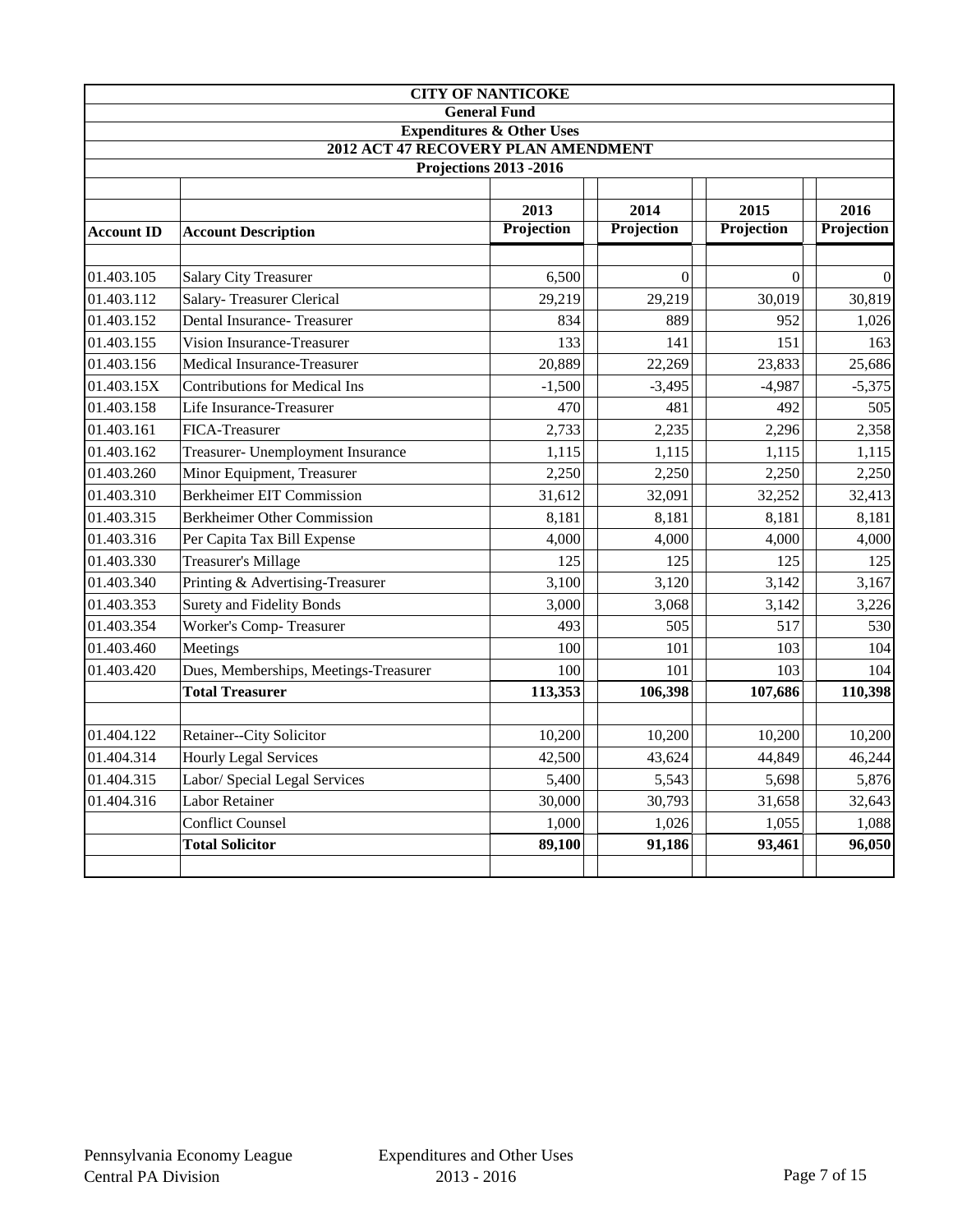|                   |                                      | <b>CITY OF NANTICOKE</b>                                                    |            |                |            |
|-------------------|--------------------------------------|-----------------------------------------------------------------------------|------------|----------------|------------|
|                   |                                      | <b>General Fund</b>                                                         |            |                |            |
|                   |                                      | <b>Expenditures &amp; Other Uses</b><br>2012 ACT 47 RECOVERY PLAN AMENDMENT |            |                |            |
|                   |                                      | <b>Projections 2013 -2016</b>                                               |            |                |            |
|                   |                                      |                                                                             |            |                |            |
|                   |                                      | 2013                                                                        | 2014       | 2015           | 2016       |
| <b>Account ID</b> | <b>Account Description</b>           | Projection                                                                  | Projection | Projection     | Projection |
|                   |                                      |                                                                             |            |                |            |
| 01.405.115        | Salary--City Clerk                   | 5,000                                                                       | 5,000      | 5,000          | 5,000      |
| 01.405.161        | FICA-Clerk                           | 383                                                                         | 383        | 383            | 383        |
| 01.405.162        | <b>UC Clerk</b>                      | 5                                                                           | 5          | 5              |            |
|                   | Home Rule Transition (Admin Code)    | 3,750                                                                       | $\theta$   | $\overline{0}$ | $\Omega$   |
| 01.405.210        | Office Supplies- Clerk               | 225                                                                         | 228        | 231            | 235        |
| 01.405.211        | City Hall Supplies - Clerk           | 500                                                                         | 507        | 514            | 522        |
| 01.405.340        | Advertising, Printing-Clerk          | 2,500                                                                       | 2,481      | 2,461          | 2,439      |
| 01.405.354        | <b>Workers Compensation-Clerk</b>    | 26                                                                          | 26         | 27             | 28         |
| 01.405.460        | Meetings & Conferences- Clerk        | 100                                                                         | 101        | 103            | 104        |
|                   | <b>Total City Clerk</b>              | 12,488                                                                      | 8,731      | 8,724          | 8,716      |
|                   |                                      |                                                                             |            |                |            |
| 01.408.313        | Architect & Engineering Service      | 10,000                                                                      | 10,142     | 10,294         | 10,466     |
| 01.408.162        | Unemployment Comp - Pub Prop         | 675                                                                         | 675        | 675            | 675        |
| 01.409.354        | <b>Workers Comp</b>                  | 77                                                                          | 79         | 81             | 83         |
| 01.409.100        | Custodian                            | 9,420                                                                       | 9,420      | 9,420          | 9,420      |
| 01.409.161        | <b>FICA Public Property</b>          | 721                                                                         | 721        | 721            | 721        |
| 01.409.241        | Materials & Supplies-Public Property | 5,000                                                                       | 5,068      | 5,141          | 5,224      |
| 01.409.242        | Common Exp Water & Shredding         | 1,350                                                                       | 1,368      | 1,388          | 1,410      |
| 01.409.260        | Computer Upgrades & Expense          | 2,500                                                                       | 2,436      | 2,370          | 2,299      |
| 01.409.320        | Communication/Phone-PublicProperty   | 6,250                                                                       | 6,280      | 6,311          | 6,346      |
| 01.409.325        | Postage                              | 5,000                                                                       | 5,107      | 5,224          | 5,356      |
| 01.409.340        | Copier                               | 3,000                                                                       | 3,079      | 3,166          | 3,264      |
| 01.409.355        | Property Insurance                   | 36,500                                                                      | 37,327     | 38,226         | 39,245     |
| 01.409.360        | Fuel, Lights & Water (City Hall)     | 43,500                                                                      | 43,459     | 43,415         | 43,367     |
| 01.409.361        | Utilities - Public Property          | 700                                                                         | 710        | 720            | 731        |
| 01.409.373        | Maintence & Repairs- Public Property | 9,185                                                                       | 9,310      | 9,445          | 9,596      |
| 01.409.384        | Postage Meter Lease                  | 750                                                                         | 750        | 750            | 750        |
| 01.409.460        | <b>Safety Committee</b>              | 750                                                                         | 760        | 771            | 784        |
| 01.409.472        | <b>Cleaning Expenses</b>             | 1,750                                                                       | 1,774      | 1,800          | 1,828      |
| 01.409.750        | Minor Equipment                      | 1,000                                                                       | 1,000      | 1,000          | 1,000      |
|                   | <b>Total Buildings</b>               | 138,128                                                                     | 139,465    | 140,918        | 142,565    |
|                   |                                      |                                                                             |            |                |            |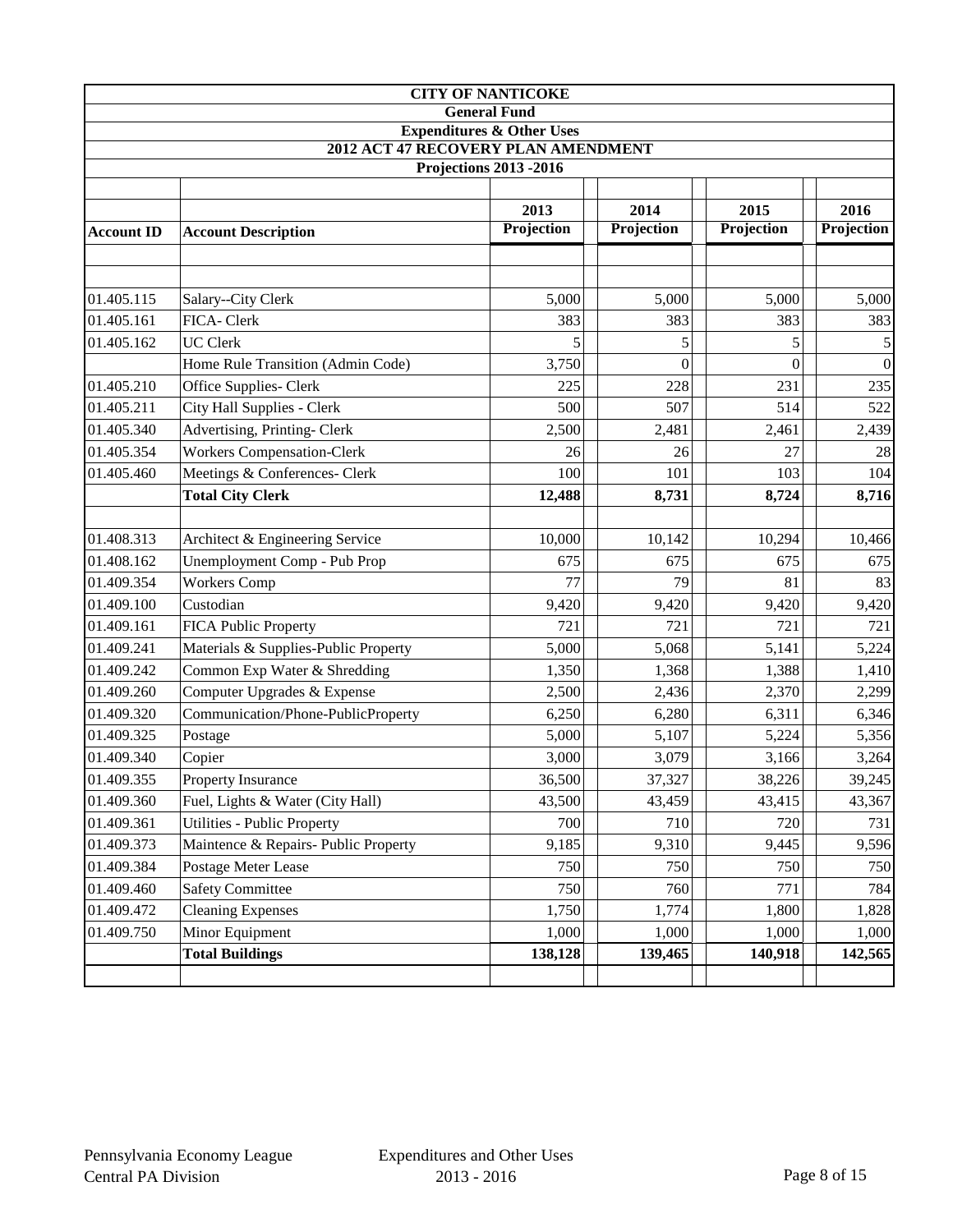|                   |                                        | <b>CITY OF NANTICOKE</b>             |                |                  |            |
|-------------------|----------------------------------------|--------------------------------------|----------------|------------------|------------|
|                   |                                        | <b>General Fund</b>                  |                |                  |            |
|                   | 2012 ACT 47 RECOVERY PLAN AMENDMENT    | <b>Expenditures &amp; Other Uses</b> |                |                  |            |
|                   |                                        | <b>Projections 2013 -2016</b>        |                |                  |            |
|                   |                                        |                                      |                |                  |            |
|                   |                                        | 2013                                 | 2014           | 2015             | 2016       |
| <b>Account ID</b> | <b>Account Description</b>             | Projection                           | Projection     | Projection       | Projection |
|                   |                                        |                                      |                |                  |            |
|                   |                                        |                                      |                |                  |            |
| 01.410.110        | Salary Chief                           | 77,150                               | 78,400         | 79,649           | 80,003     |
|                   | Holiday Pay Police Chief               | 4,006                                | 4,071          | 4,136            | 4,154      |
|                   | Holiday Pay Retro Police Chief         | 4,456                                | $\overline{0}$ | $\boldsymbol{0}$ | $\Omega$   |
|                   | Dental Insurance-Police Chief          | 834                                  | 889            | 952              | 1,026      |
|                   | Vision Insurance-Police Chief          | 133                                  | 141            | 151              | 163        |
|                   | Medical Insurance-Police Chief         | 20,889                               | 22,269         | 23,833           | 25,686     |
|                   | Contributions by Police Chief          | $-3,278$                             | $-4,660$       | $-4,987$         | $-5,375$   |
|                   | FICA-Police Medicare chief             | 1,177                                | 1,196          | 1,215            | 1,220      |
|                   | <b>Uniform Allowance -Chief</b>        | 700                                  | 700            | 700              | 700        |
| 01.410.112        | Salary Patrol Officers/Detectives/SGTS | 546,935                              | 561,199        | 573,177          | 575,885    |
|                   | Reserve/Auxiliary Officers             | 95,000                               | 95,000         | 95,000           | 95,000     |
|                   | Reserve/Auxiliary Officer Uniforms     | 17,500                               | $\Omega$       | $\Omega$         |            |
| 01.410.135        | Dog Trainer                            | 4,526                                | 4,526          | 4,526            | 4,526      |
| 01.410.140        | Administrative Asst.                   | 25,818                               | 25,818         | 26,618           | 27,418     |
| 01.410.152        | Dental Insurance-Police                | 6,937                                | 7,396          | 7,915            | 8,531      |
| 01.410.155        | Vision Insurance-Police                | 1,114                                | 1,187          | 1,271            | 1,370      |
| 01.410.156        | Medical Insurance-Police               | 176,445                              | 188,212        | 201,429          | 214,826    |
| 01.410.15X        | Contributions by Police Officers       | $-27,674$                            | $-39,359$      | $-42,123$        | $-44,945$  |
| 01.410.152        | Dental Insurance-Police Clerical       | 826                                  | 889            | 826              | 826        |
| 01.410.155        | Vision Insurance-Police Clerical       | 133                                  | 141            | 151              | 163        |
| 01.410.156        | Medical Insurance-Police Clerical      | 20,560                               | 22,269         | 20,560           | 20,560     |
| 01.410.15X        | Contributions by Police Clerical       | $-1,500$                             | $-3,495$       | $-4,308$         | $-3,232$   |
| 01.410.158        | Life Insurance-Police                  | 3,334                                | 3,410          | 3,492            | 3,585      |
| 01.410.160        | Police Pension MMO                     | 193,520                              | 198,567        | 202,805          | 203,763    |
| 01.410.161        | <b>FICA-Police Medicare</b>            | 9,934                                | 9,467          | 9,649            | 9,691      |
| 01.410.162        | <b>Unemployment Insurance</b>          | 8,054                                | 8,054          | 8,054            | 8,054      |
| 01.410.163        | FICA-Police Clerical                   | 2,319                                | 2,319          | 2,381            | 2,442      |
| 01.410.164        | Health Care Buy Out-Police             | 8,000                                | 8,000          | 8,000            | 8,000      |
| 01.410.172        | <b>Holiday Pay Police</b>              | 28,399                               | 29,139         | 29,761           | 29,902     |
| 01.410.180        | Holiday Pay Retro                      | 47,235                               | $\theta$       | 0                |            |
| 01.410.181        | Police Overtime                        | 30,000                               | 30,000         | 30,000           | 30,000     |
| 01.410.184        | Overtime Clerical-Police               | 4,500                                | 4,500          | 4,500            | 4,500      |
| 01.410.187        | Police Court Pay                       | 8,000                                | 8,000          | 8,000            | 8,000      |
| 01.410.188        | Police Retirement Pay                  | 12,000                               | 12,000         | 12,000           | 12,000     |
| 01.410.176        | Cash Personnel Days                    | 3,200                                | 3,200          | 3,200            | 3,200      |
|                   | <b>Cash Vacation Days</b>              | 2,800                                | 2,800          | 2,800            | 2,800      |
|                   | <b>Cash Sick Days</b>                  | 2,800                                | 2,800          | 2,800            | 2,800      |
| 01.410.191        | Police AG Pay                          | 5,000                                | 5,000          | 5,000            | 5,000      |
| 01.410.210        | Office Supplies-Police                 | 3,000                                | 3,041          | 3,085            | 3,134      |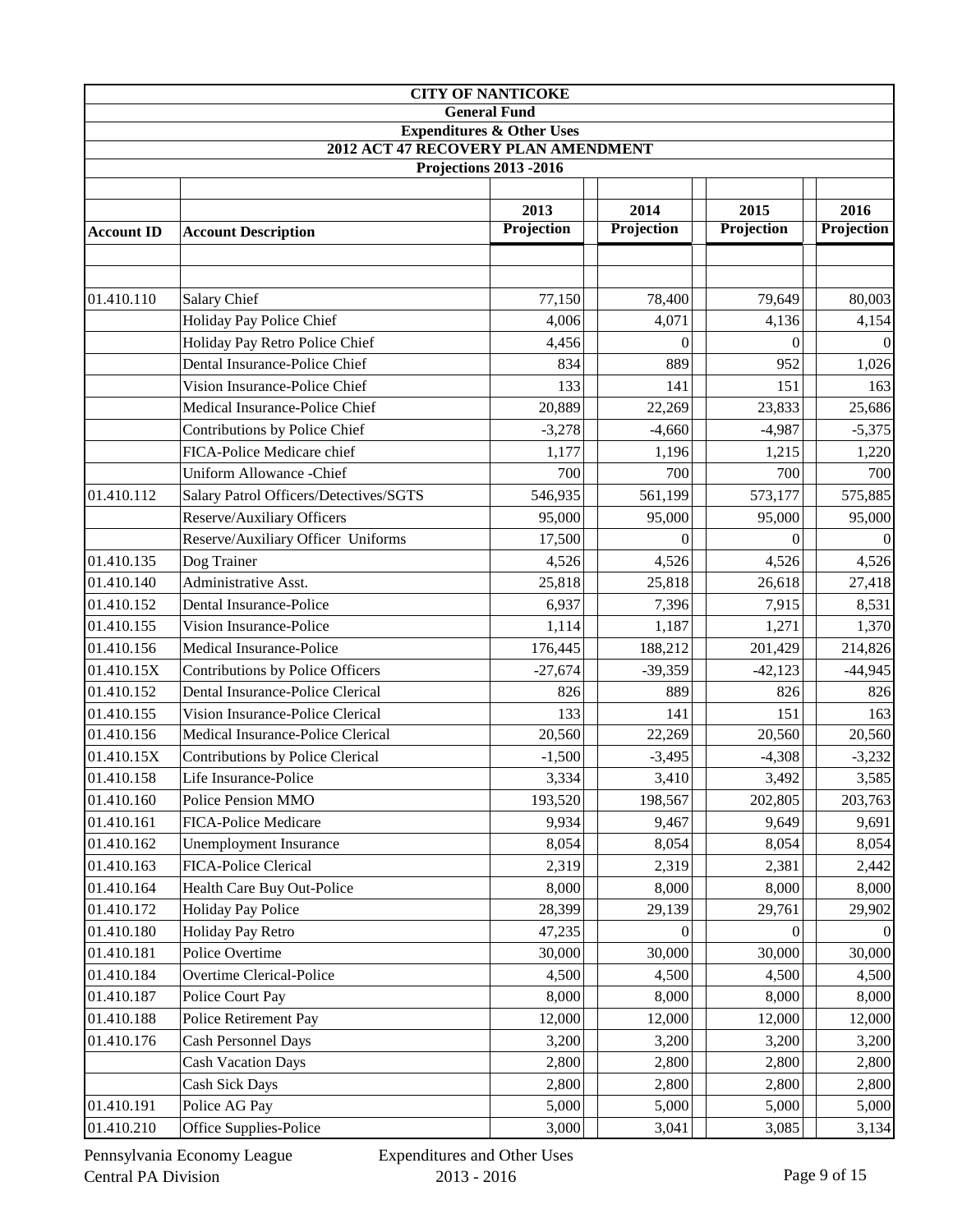|                   |                                                                             | <b>CITY OF NANTICOKE</b>      |            |            |            |  |  |
|-------------------|-----------------------------------------------------------------------------|-------------------------------|------------|------------|------------|--|--|
|                   |                                                                             | <b>General Fund</b>           |            |            |            |  |  |
|                   | <b>Expenditures &amp; Other Uses</b><br>2012 ACT 47 RECOVERY PLAN AMENDMENT |                               |            |            |            |  |  |
|                   |                                                                             | <b>Projections 2013 -2016</b> |            |            |            |  |  |
|                   |                                                                             |                               |            |            |            |  |  |
|                   |                                                                             | 2013                          | 2014       | 2015       | 2016       |  |  |
| <b>Account ID</b> | <b>Account Description</b>                                                  | Projection                    | Projection | Projection | Projection |  |  |
|                   |                                                                             |                               |            |            |            |  |  |
| 01.410.231        | Gas, Oil & Operating Exp-Police                                             | 19,000                        | 19,259     | 19,538     | 19,851     |  |  |
| 01.410.238        | <b>Clothing Allowance-Police</b>                                            | 7,700                         | 7,700      | 7,700      | 7,700      |  |  |
|                   | <b>Clothing Replacemnt</b>                                                  | 1,000                         | 1,000      | 1,000      | 1,000      |  |  |
| 01.410.252        | Vehicle Maintence-Police                                                    | 16,500                        | 16,671     | 16,855     | 17,061     |  |  |
| 01.410.253        | Materials & Supplies-Police                                                 | 5,250                         | 5,322      | 5,399      | 5,485      |  |  |
| 01.410.254        | Supplies - Ammunition                                                       | 7,500                         | 7,602      | 7,712      | 7,836      |  |  |
| 01.410.260        | <b>Computer Expense</b>                                                     | 1,500                         | 1,462      | 1,422      | 1,380      |  |  |
|                   | <b>Server Lease</b>                                                         | 3,600                         | 3,600      | 3,600      | 3,600      |  |  |
| 01.410.321        | <b>Communication Expense</b>                                                | 12,000                        | 12,057     | 12,117     | 12,184     |  |  |
| 01.410.340        | Membership/Advertise                                                        | 500                           | 507        | 514        | 522        |  |  |
| 01.410.352        | Law Enforcement Liability                                                   | 3,100                         | 3,170      | 3,247      | 3,333      |  |  |
| 01.410.354        | Worker's Comp-Police                                                        | 85,000                        | 86,926     | 89,019     | 91,392     |  |  |
| 01.410.355        | Police Vehicle Insurance                                                    | 3,700                         | 3,784      | 3,875      | 3,978      |  |  |
| 01.410.360        | Police Electric Expense (Tower)                                             | 500                           | 500        | 500        | 500        |  |  |
| 01.410.370        | <b>Equipment Maintenance</b>                                                | 1,000                         | 1,010      | 1,022      | 1,034      |  |  |
| 01.410.460        | Training-Police                                                             | 3,500                         | 3,517      | 3,534      | 3,554      |  |  |
| 01.410.461        | Maintenance Police Dog                                                      | 2,000                         | 2,027      | 2,057      | 2,090      |  |  |
| 01.410.470        | Drug& Alcohol Test Fees-Police                                              | 3,500                         | 3,500      | 3,500      | 3,500      |  |  |
| 01.410.XXX        | Misc.                                                                       | 1,000                         | 1,014      | 1,028      | 1,045      |  |  |
| 01.410.482        | <b>Post Retirement Health Care Benefits</b>                                 | 155,151                       | 165,407    | 177,022    | 190,785    |  |  |
| 01.410.750        | Police Equipment (Minor equipment)                                          | 10,000                        | 10,000     | 10,000     | 10,000     |  |  |
|                   | <b>Total Police</b>                                                         | 1,687,781                     | 1,653,122  | 1,696,880  | 1,733,205  |  |  |
|                   |                                                                             |                               |            |            |            |  |  |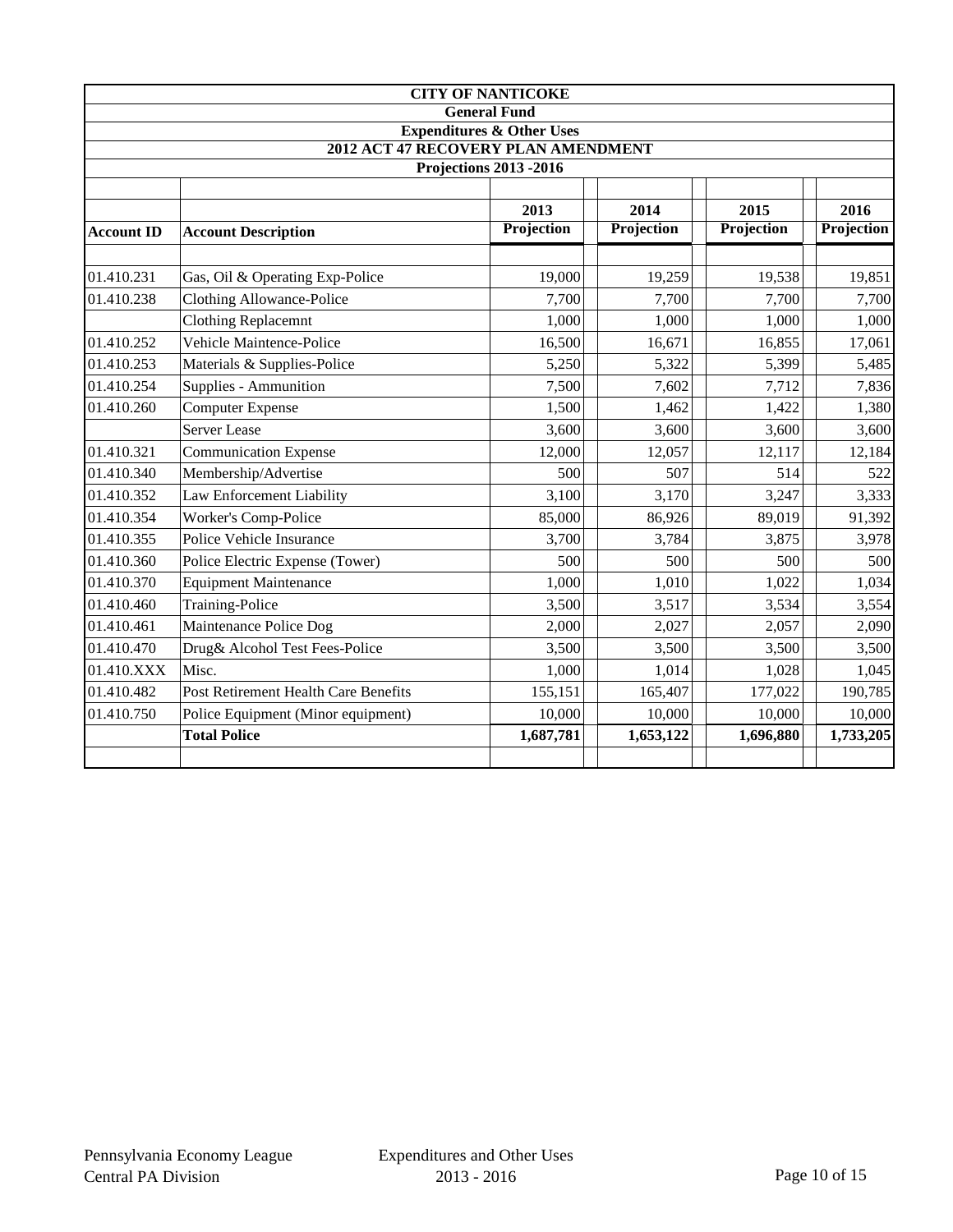|                      |                                          | <b>CITY OF NANTICOKE</b>             |            |            |                    |  |  |  |
|----------------------|------------------------------------------|--------------------------------------|------------|------------|--------------------|--|--|--|
|                      |                                          | <b>General Fund</b>                  |            |            |                    |  |  |  |
|                      |                                          | <b>Expenditures &amp; Other Uses</b> |            |            |                    |  |  |  |
|                      | 2012 ACT 47 RECOVERY PLAN AMENDMENT      |                                      |            |            |                    |  |  |  |
|                      |                                          | <b>Projections 2013 -2016</b>        |            |            |                    |  |  |  |
| 2014<br>2013<br>2015 |                                          |                                      |            |            |                    |  |  |  |
| <b>Account ID</b>    | <b>Account Description</b>               | Projection                           | Projection | Projection | 2016<br>Projection |  |  |  |
|                      |                                          |                                      |            |            |                    |  |  |  |
|                      |                                          |                                      |            |            |                    |  |  |  |
| 01.411.110           | Salary Fire Chief-with Longevity         | 66,136                               | 68,090     | 70,372     | 71,114             |  |  |  |
|                      | Dental Insurance-Fire Chief              | 834                                  | 889        | 952        | 1,026              |  |  |  |
|                      | Vision Insurance-Fire Chief              | 133                                  | 141        | 151        | 163                |  |  |  |
|                      | Medical Insurance-Fire Chief             | 20,889                               | 22,269     | 23,833     | 25,686             |  |  |  |
|                      | Contributions by Fire Chief              | $-1,500$                             | $-1,500$   | $-1,500$   | $-1,500$           |  |  |  |
|                      | FICA- Fire Chief                         | 5,059                                | 5,209      | 5,383      | 5,440              |  |  |  |
| 01.411.112           | Salary Firefighters with rank, longevity | 465,122                              | 478,959    | 495,534    | 498,228            |  |  |  |
| 01.411.124           | <b>Salary Deputy Chief</b>               | 2,500                                | 2,500      | 2,500      | 2,500              |  |  |  |
| 01.411.115           | <b>Salary - Part Time Firefighters</b>   | 20,000                               | 20,000     | 20,000     | 20,000             |  |  |  |
| 01.411.123           | <b>Shift Differential</b>                | 2,555                                | 2,555      | 2,555      | 2,555              |  |  |  |
| 01.411.152           | Dental Insurance-Fire                    | 5,798                                | 6,181      | 6,615      | 7,129              |  |  |  |
| 01.411.155           | Vision Insurance-Fire                    | 955                                  | 1,018      | 1,089      | 1,174              |  |  |  |
| 01.411.156           | Medical Insurance-Fire                   | 153,438                              | 163,788    | 175,290    | 184,391            |  |  |  |
| 01.411.15x           | Contributions by Fire Fighters           | $-10,500$                            | $-10,500$  | $-10,500$  | $-10,500$          |  |  |  |
| 01.411.158           | Life Insurance-Fire                      | 2,642                                | 2,702      | 2,767      | 2,841              |  |  |  |
| 01.411.160           | Fire Pension MMO                         | 127,021                              | 130,800    | 135,326    | 136,062            |  |  |  |
| 01.411.161           | FICA-Fire                                | 42,570                               | 48,008     | 49,558     | 49,838             |  |  |  |
| 01.411.162           | <b>Unemployment Insurance</b>            | 6,130                                | 6,130      | 6,130      | 6,130              |  |  |  |
| 01.411.163           | Health Care Buy Out-Fire                 | 4,000                                | 4,000      | 4,000      | 4,000              |  |  |  |
| 01.411.172           | Holiday Pay-Fire                         | 39,245                               | 40,412     | 41,811     | 42,038             |  |  |  |
| 01.411.180           | Overtime-Fire                            | 30,000                               | 30,000     | 30,000     | 30,000             |  |  |  |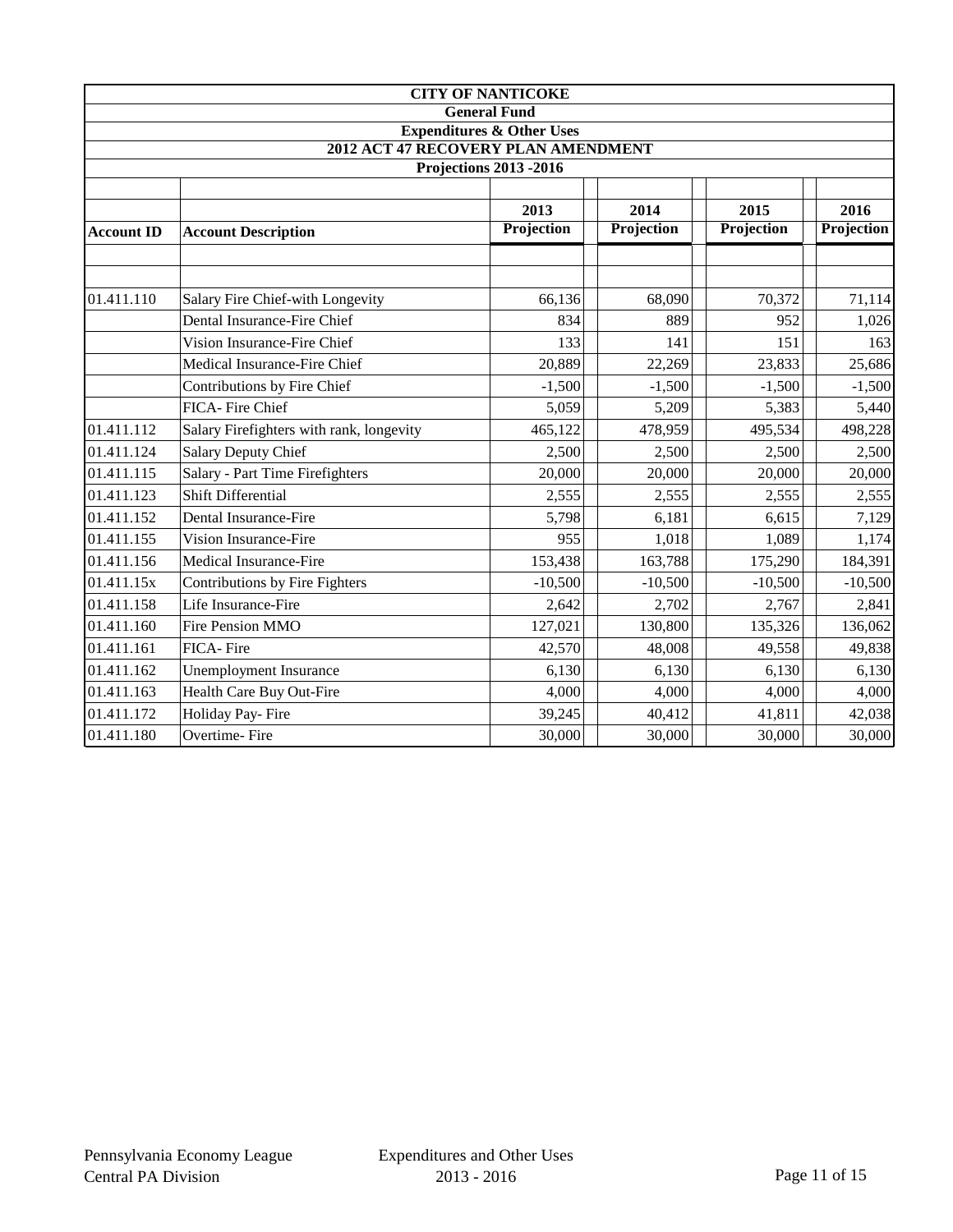| <b>CITY OF NANTICOKE</b>                                                    |                                          |                     |            |            |            |  |  |
|-----------------------------------------------------------------------------|------------------------------------------|---------------------|------------|------------|------------|--|--|
|                                                                             |                                          | <b>General Fund</b> |            |            |            |  |  |
| <b>Expenditures &amp; Other Uses</b><br>2012 ACT 47 RECOVERY PLAN AMENDMENT |                                          |                     |            |            |            |  |  |
| <b>Projections 2013 -2016</b>                                               |                                          |                     |            |            |            |  |  |
|                                                                             |                                          |                     |            |            |            |  |  |
|                                                                             |                                          | 2013                | 2014       | 2015       | 2016       |  |  |
| <b>Account ID</b>                                                           | <b>Account Description</b>               | Projection          | Projection | Projection | Projection |  |  |
|                                                                             |                                          |                     |            |            |            |  |  |
| 01.411.188                                                                  | <b>Call Back Time</b>                    | 6,100               | 6,100      | 6,100      | 6,100      |  |  |
| 01.411.189                                                                  | Other (Retirement) Pay                   | 12,000              | $\theta$   | $\Omega$   |            |  |  |
| 01.411.210                                                                  | Office Supplies-Fire                     | 500                 | 507        | 514        | 522        |  |  |
| 01.411.231                                                                  | Fire- Vehicle Gas & Oil                  | 7,000               | 7,095      | 7,198      | 7,313      |  |  |
| 01.411.238                                                                  | <b>Clothing Allowance-Fire</b>           | 9,100               | 7,700      | 7,700      | 7,700      |  |  |
| 01.411.250                                                                  | Vehicle Maintenance-Fire                 | 16,000              | 16,166     | 16,345     | 16,544     |  |  |
| 01.411.252                                                                  | Maintenance & Repairs-Fire               | 6,000               | 6,082      | 6,170      | 6,269      |  |  |
| 01.411.258                                                                  | Lease Interest - Fire Truck              | 4,762               | 4,762      | 4,762      | 4,762      |  |  |
| 01.411.259                                                                  | Major Equipment Purchase-Fire            | 32,388              | 32,388     | 32,388     | 32,388     |  |  |
| 01.411.260                                                                  | Minor Equipment-Fire                     | 2,500               | 2,500      | 2,500      | 2,500      |  |  |
| 01.411.261                                                                  | Fire Hose & Couplings                    | 2,500               | 2,534      | 2,571      | 2,612      |  |  |
| 01.411.253                                                                  | Materials & Supplies (Gear)              | 5,000               | 5,068      | 5,141      | 5,224      |  |  |
| 01.411.321                                                                  | <b>Communication Expense-Fire</b>        | 1,700               | 1,708      | 1,717      | 1,726      |  |  |
| 01.411.351                                                                  | Property Insurance Fire                  | 3,000               | 3,068      | 3,142      | 3,226      |  |  |
| 01.411.354                                                                  | <b>Worker's Comp Paid Drivers</b>        | 28,470              | 29,115     | 29,816     | 30,611     |  |  |
| 01.411.355                                                                  | <b>Worker's Comp Volunteers</b>          | 42,754              | 43,723     | 44,776     | 45,970     |  |  |
| 01.411.356                                                                  | Vehicle Insurance                        | 3,900               | 3,988      | 4,084      | 4,193      |  |  |
| 01.411.360                                                                  | Fuel, Light & Heat Main Fire             | 16,800              | 16,784     | 16,767     | 16,749     |  |  |
| 01.411.361                                                                  | Fire Dept Electric (Tower)               | 650                 | 649        | 649        | 648        |  |  |
| 01.411.363                                                                  | <b>Hydrant Rental</b>                    | 41,000              | 41,000     | 41,000     | 41,000     |  |  |
| 01.411.367                                                                  | <b>Utilities-Volunteer Stations</b>      | 3,500               | 3,548      | 3,599      | 3,657      |  |  |
| 01.411.369                                                                  | Computer Expense-Maintenance for Program | 2,500               | 2,436      | 2,370      | 2,299      |  |  |
| 01.411.373                                                                  | Repairs/Building-Fire                    | 4,500               | 4,561      | 4,627      | 4,701      |  |  |
| 01.411.460                                                                  | Fire Training                            | 1,200               | 1,206      | 1,212      | 1,218      |  |  |
| 01.411.482                                                                  | Post Retirement Health Care Benefits     | 69,848              | 74,465     | 79,695     | 85,891     |  |  |
| 01.411.520                                                                  | Volunteer FF State Aid                   | 33,000              | 33,000     | 33,000     | 33,000     |  |  |
| 01.411.610                                                                  | Repairs to Volunteer Fire Station        | 750                 | 760        | 771        | 784        |  |  |
|                                                                             | <b>Total Fire</b>                        | 1,340,450           | 1,372,567  | 1,420,480  | 1,445,922  |  |  |
|                                                                             |                                          |                     |            |            |            |  |  |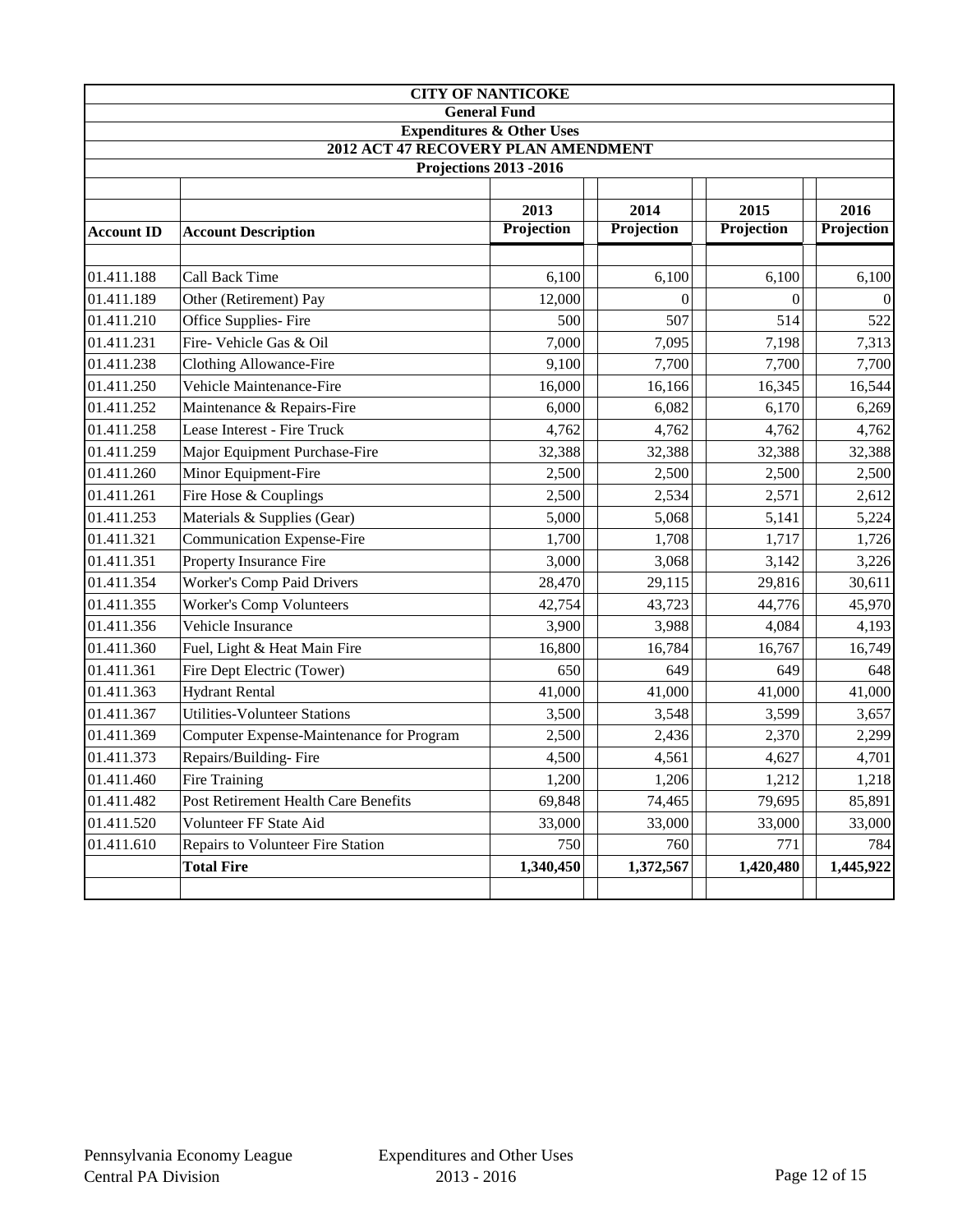|                                      | <b>CITY OF NANTICOKE</b>                                             |                     |            |            |            |  |  |
|--------------------------------------|----------------------------------------------------------------------|---------------------|------------|------------|------------|--|--|
|                                      |                                                                      | <b>General Fund</b> |            |            |            |  |  |
| <b>Expenditures &amp; Other Uses</b> |                                                                      |                     |            |            |            |  |  |
|                                      | 2012 ACT 47 RECOVERY PLAN AMENDMENT<br><b>Projections 2013 -2016</b> |                     |            |            |            |  |  |
|                                      |                                                                      |                     |            |            |            |  |  |
|                                      |                                                                      | 2013                | 2014       | 2015       | 2016       |  |  |
| <b>Account ID</b>                    | <b>Account Description</b>                                           | Projection          | Projection | Projection | Projection |  |  |
|                                      |                                                                      |                     |            |            |            |  |  |
|                                      |                                                                      |                     |            |            |            |  |  |
| 01.413.110                           | Salary Code Official                                                 | 42,600              | 42,600     | 42,600     | 42,600     |  |  |
| 01.413.117                           | <b>Health Inspector</b>                                              | 3,000               | 3,000      | 3,000      | 3,000      |  |  |
| 01.413.118                           | Planning/Zoning/Codes Official                                       | 12,000              | 12,000     | 12,000     | 12,000     |  |  |
| 01.413.126                           | Sal Asst pt Code Inspector                                           | 6,000               | 6,000      | 6,000      | 6,000      |  |  |
| 01.413.115                           | Code Secretary                                                       | 15,000              | 15,000     | 15,000     | 15,000     |  |  |
| 01.413.158                           | Life Insurance, Code Official                                        | 449                 | 460        | 471        | 483        |  |  |
| 01.413.161                           | FICA- Code Official                                                  | 6,013               | 6,013      | 6,013      | 6,013      |  |  |
| 01.413.162                           | Unemployment Insurance, Code                                         | 2,285               | 2,285      | 2,285      | 2,285      |  |  |
| 01.413.163                           | Health Insurance Buyout, Code                                        | 4,000               | 4,000      | 4,000      | 4,000      |  |  |
| 01.413.210                           | Office Supplies-Code Official                                        | 750                 | 760        | 771        | 784        |  |  |
| 01.413.212                           | <b>Building Codes-Code Official</b>                                  | 1,500               | 1,520      | 1,542      | 1,567      |  |  |
| 01.413.250                           | Vehicle Maintenance                                                  | 750                 | 758        | 766        | 776        |  |  |
| 01.413.252                           | Mileage - Code Official                                              | 750                 | 760        | 771        | 784        |  |  |
| 01.413.253                           | Materials and Supplies Code                                          | 750                 | 760        | 771        | 784        |  |  |
| 01.413.254                           | Vehicle Gasoline Code                                                | 750                 | 760        | 771        | 784        |  |  |
| 01.413.260                           | Computer Expense - Code Enforcement                                  | 500                 | 487        | 474        | 460        |  |  |
| 01.413.314                           | Title Work                                                           | 1,500               | 1,540      | 1,583      | 1,632      |  |  |
| 01.413.315                           | Appraisal                                                            | 1,000               | 1,003      | 1,006      | 1,009      |  |  |
| 01.413.320                           | <b>Communication Code Official</b>                                   | 983                 | 988        | 993        | 998        |  |  |
| 01.413.340                           | Advertising & Printing-Code Official                                 | 500                 | 496        | 492        | 488        |  |  |
| 01.413.354                           | Worker's Comp.-Code Official                                         | 541                 | 553        | 566        | 581        |  |  |
| 01.413.460                           | Training, Memberships-Code Official                                  | 2,500               | 2,512      | 2,524      | 2,538      |  |  |
| 01.413.500                           | Plan Review for Permits                                              | 2,500               | 2,500      | 2,500      | 2,500      |  |  |
|                                      | <b>Total Code</b>                                                    | 106,621             | 106,755    | 106,900    | 107,065    |  |  |
|                                      |                                                                      |                     |            |            |            |  |  |
| 01.414.313                           | Planning & Zoning Engineering                                        | 5,000               | 5,071      | 5,147      | 5,233      |  |  |
| 01.414.314                           | Planning & Zoning Legal Fees                                         | 5,000               | 5,132      | 5,276      | 5,440      |  |  |
| 01.414.340                           | Planning & Zoning Advertising                                        | 2,000               | 2,000      | 2,000      | 2,000      |  |  |
|                                      | <b>Total Planning Zoning</b>                                         | 12,000              | 12,203     | 12,423     | 12,673     |  |  |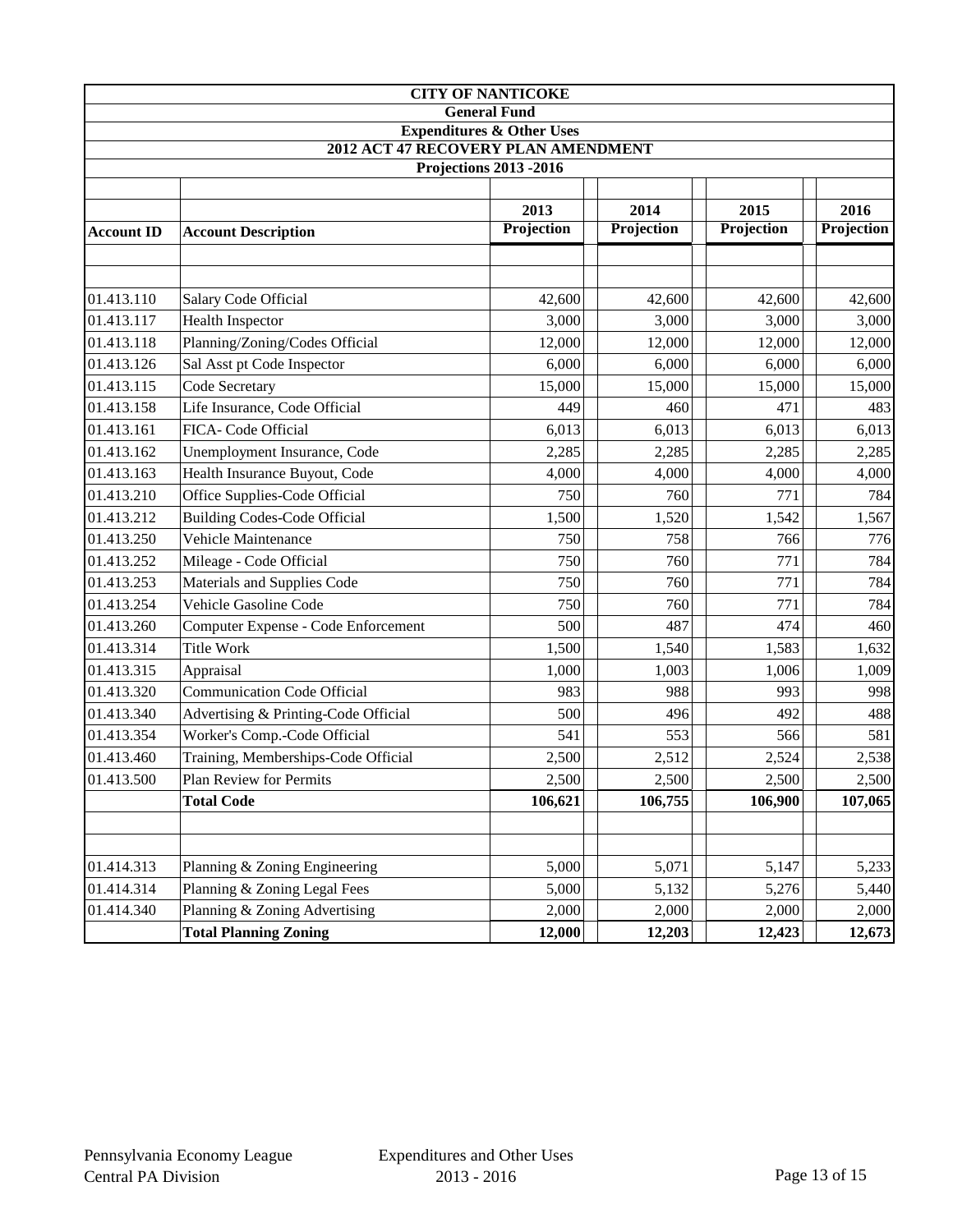| <b>CITY OF NANTICOKE</b>                                                    |                                         |                     |            |            |            |  |
|-----------------------------------------------------------------------------|-----------------------------------------|---------------------|------------|------------|------------|--|
|                                                                             |                                         | <b>General Fund</b> |            |            |            |  |
| <b>Expenditures &amp; Other Uses</b><br>2012 ACT 47 RECOVERY PLAN AMENDMENT |                                         |                     |            |            |            |  |
|                                                                             |                                         |                     |            |            |            |  |
| <b>Projections 2013 -2016</b>                                               |                                         |                     |            |            |            |  |
|                                                                             |                                         | 2013                | 2014       | 2015       | 2016       |  |
| <b>Account ID</b>                                                           | <b>Account Description</b>              | Projection          | Projection | Projection | Projection |  |
|                                                                             |                                         |                     |            |            |            |  |
|                                                                             |                                         |                     |            |            |            |  |
| 01.430.112                                                                  | Salary & Wages-Public Works             | 141,960             | 141,960    | 144,360    | 147,560    |  |
| 01.430.113                                                                  | Salary & Wages-Public Works TEMP        | 5,000               | 5,000      | 5,000      | 5,000      |  |
| 01.430.152                                                                  | Dental Insurance-Public Works           | 1,933               | 2,060      | 2,205      | 2,376      |  |
| 01.430.155                                                                  | Vision Insurance-Public Works           | 318                 | 339        | 363        | 391        |  |
| 01.430.156                                                                  | Medical Insurance-Public Works          | 51,114              | 54,596     | 58,430     | 60,709     |  |
| 01.430.15X                                                                  | Contributions by PW Employees           | $-3,500$            | $-7,287$   | $-11,287$  | $-12,695$  |  |
| 01.430.158                                                                  | Life Insurance-Public Works             | 2,020               | 2,066      | 2,116      | 2,172      |  |
| 01.430.161                                                                  | <b>FICA-Public Works</b>                | 12,007              | 12,007     | 12,191     | 12,436     |  |
| 01.430.162                                                                  | <b>Unemployment Comp-Public Works</b>   | 2,186               | 2,186      | 2,186      | 2,186      |  |
| 01.430.163                                                                  | Healthcare Buyout Public Works          | 4,000               | 4,000      | 4,000      | 4,000      |  |
| 01.430.183                                                                  | Overtime- Public Works                  | 10,000              | 10,000     | 10,000     | 10,000     |  |
|                                                                             | Prehire Testing-Public Works            | 0                   | $\Omega$   | $\theta$   |            |  |
| 01.430.231                                                                  | Veh Gas & Oil-Public Works              | 11,750              | 11,910     | 12,082     | 12,276     |  |
| 01.430.238                                                                  | Clothing Allowance-Public Work          | 5,500               | 5,500      | 5,500      | 5,500      |  |
| 01.430.245                                                                  | Road Maintenance Materials-Public Works | 2,500               | 2,534      | 2,571      | 2,612      |  |
| 01.430.246                                                                  | Materials & Supplies-Public Works       | 1,000               | 1,014      | 1,028      | 1,045      |  |
| 01.430.252                                                                  | Vehicle Maint & Repair-Public Works     | 3,200               | 3,233      | 3,269      | 3,309      |  |
| 01.430.320                                                                  | <b>Communication/Phone Public Works</b> | 1,200               | 1,206      | 1,212      | 1,218      |  |
| 01.430.354                                                                  | Worker's Comp.-Public Works             | 27,000              | 27,612     | 28,277     | 29,030     |  |
| 01.430.355                                                                  | Veh & Equip Insurance- Public Works     | 1,600               | 1,636      | 1,676      | 1,720      |  |
| 01.430.360                                                                  | Fuel, Light, Water-Public Works         | 5,000               | 4,995      | 4,990      | 4,985      |  |
| 01.430.370                                                                  | Maintenance & Repairs-Public Works      | 2,750               | 2,787      | 2,828      | 2,873      |  |
| 01.430.372                                                                  | Emergency Service (PA One Call)         | 600                 | 600        | 600        | 600        |  |
| 01.430.374                                                                  | Mechanical Service-Public Works         | 500                 | 500        | 500        | 500        |  |
| 01.430.384                                                                  | <b>Equipment Rentals (Airgas)</b>       | 1,100               | 1,111      | 1,124      | 1,137      |  |
| 01.430.470                                                                  | <b>General Expenses</b>                 | 2,700               | 2,737      | 2,776      | 2,821      |  |
| 01.430.471                                                                  | Demolition - Public Works               | 2,000               | 2,000      | 2,000      | 2,000      |  |
| 01.430.472                                                                  | <b>Engineering Services - PW Paving</b> | $\theta$            | $\theta$   | $\theta$   |            |  |
| 01.430.750                                                                  | Minor Equipment-Public Works            | 1,500               | 1,500      | 1,500      | 1,500      |  |
| 01.430.xx                                                                   | Capital Expenditure, Major Equip        | $\Omega$            | $\theta$   | $\Omega$   |            |  |
|                                                                             | <b>Total Public Works</b>               | 296,938             | 297,803    | 301,496    | 307,262    |  |